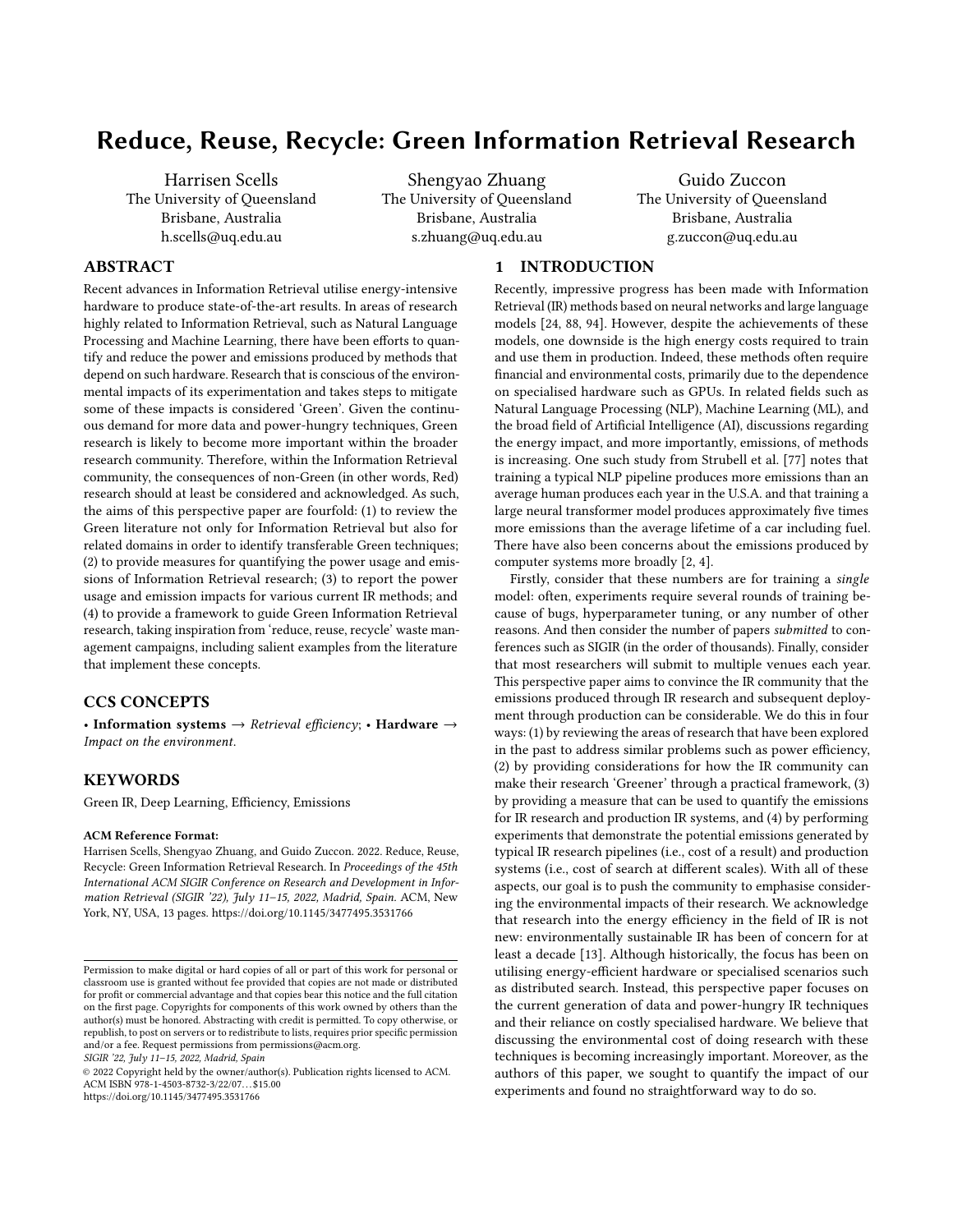In order for us to quantify the emissions of IR research, we can take two approaches: Life Cycle Assessment (LCA) [\[23\]](#page-10-4) and power consumption measurement [\[77\]](#page-12-3). According to the ISO standard definition, LCA is the "compilation and evaluation of the inputs, outputs and the potential environmental impacts of a product system throughout its life cycle" [\[1\]](#page-10-5). Given the complexity and resource intensiveness of the LCA approach [\[13\]](#page-10-3), most studies in related domains measure emissions using the second approach. In this perspective paper, we also take the second approach. Given that there is a reasonable amount of terminology associated with this approach, before continuing with the rest of the paper, we first introduce some common terminology that IR researchers and practitioners may not be familiar with.

# 2 TERMINOLOGY

Information Retrieval researchers and Computer Science practitioners, in general, may not be familiar with the nomenclatures used to discuss the themes of this paper. The key terms and the technical terminologies used to discuss them are listed below.

- Energy and Power Lottick et al. [\[47\]](#page-11-0) provide a succinct explanation of energy and power. They define energy as "an amount of work done, or to, an object." Energy is measured in joules; the exact definition of how a joule is measured is not important to this paper. On the other hand, Lottick et al. [\[47\]](#page-11-0) define power as "the energy per unit time". Power is measured in watts: one watt equals one joule per second. It is more convenient to use larger measurements such as kilowatts (kW, 1,000 watts) at larger scales. However, kW measures only the rate at which energy is used, not the total energy used. For this, a common unit of measure is the kilowatt-hour (kWh), which Lottick et al. [\[47\]](#page-11-0) also provides a succinct definition as 'the energy consumed at a rate of one kilowatt for one hour'.
- Emissions This is the unit by which we quantify a given IR experiment's impact on the environment. While  $CO<sub>2</sub>$  is the most common greenhouse gas, many other gasses or factors are often involved. For this reason, it is typical to measure the emissions produced by experiments as  $kgCO<sub>2</sub>e$ , in other words, the amount (in kilograms) of  $CO<sub>2</sub>$  equivalent emissions. We provide a method for calculating this measure in Section [4.](#page-2-0)
- Green IR This is a specific use of the word 'Green', which relates to the phrase 'Green AI' proposed by Schwartz et al. [\[72\]](#page-12-4). In their article, they refer to 'Green AI' as 'AI research that yields novel results while taking into account the computational cost, encouraging a reduction in resources spent.' Naturally, this is in contrast with 'Red AI', which Schwartz et al. refer to as 'AI research that seeks to improve accuracy (or related measures) through the use of massive computational power while disregarding the cost essentially "buying" stronger results'. We believe that these concepts map meaningfully to IR in general, so we adapt the phrases of Schwartz et al. to apply to this community. Indeed, the concept of Green IR was initially introduced by Chowdhury [\[13\]](#page-10-3) to refer specifically to the emissions produced by IR experiments and climate change in general. Our usage of Green IR extends this idea to a broader context that also encapsulates Red IR. One other facet to highlight when considering Green IR versus Red IR, which Schwartz et al. raise in their article, is that Red experiments are valuable in pushing the boundaries of a field, can promote

future work in efficiency, and the costs may be amortised over time for methods that do not require retraining. This is to say that Red IR experiments should not be abandoned but that Green IR should be considered, at the very least.

# 3 LITERATURE REVIEW

At the time of writing, there has been a surge of research articles that aim to assess the emission intensity of computer science experimentation and research. We focus our efforts first on studies within fields related to IR, such as NLP and ML in general. This first focus is because there is a significant overlap between the methods used in IR and these related domains, especially with the uptake of deep neural network and transformer approaches that are currently popular research areas. We then turn our attention to efforts in IR that have sought to develop methods to reduce emissions or propose considerations for practitioners to consider when designing and executing experiments.

# 3.1 NLP and Machine Learning

3.1.1 Methods for Quantifying Emissions. One of the most prominent papers that aims to quantify the environmental impact of research is from Strubell et al. [\[77\]](#page-12-3), who propose a framework for calculating the emissions of deep learning experiments in NLP. One critical limitation of that paper is that the authors only consider the energy usage for training a model. Training models account for only a relatively small amount of carbon emissions; Amazon estimates that 90% of the ML infrastructure costs are related to model inference [\[37\]](#page-11-1). In this paper, we build upon their framework to include the quantification of emissions for aspects of typical IR experimental pipelines, including the cost of indexing and querying.

3.1.2 Methods for Reducing Emissions. In addition to methods that seek to quantify the number of emissions produced by NLP and ML methods, several studies have recently sought to propose methods for reducing the number of emissions produced by experimentation and research. One of the most comprehensive papers on this topic is a survey on green deep learning by Xu et al. [\[89\]](#page-12-5). They define 'green deep learning' as using more energy-efficient architectures, training methods, inference methods, and data usage techniques. They identify too many methods to include as citations here; however, some papers to note that are highly relevant to IR include: (1) Naidu et al. [\[57\]](#page-11-2), who quantify the emissions of differentially private Machine Learning algorithms and show that more robust privacy regimes lead to more emissions produced. This paper is highly relevant to federated learning, a new area of research in IR. Indeed, recent findings of federated learning have demonstrated that it produces fewer emissions than traditional GPU-based ML pipelines [\[68\]](#page-11-3); (2) Yusuf et al. [\[92\]](#page-12-6), who quantify the emissions of machine translation and show that some pairs of languages produce more emissions to train than others. This paper is highly relevant to cross-lingual IR, which is an essential and highly-studied area of research; and (3) Wiesner et al. [\[85\]](#page-12-7), who propose a method for reducing carbon emissions of Machine Learning experiments by scheduling the training of models during non-peak hours, and found that shifting workloads to the next day can reduce emissions by 5% regardless of the region. This paper is also relevant to IR as the uptake of deep learning models increases.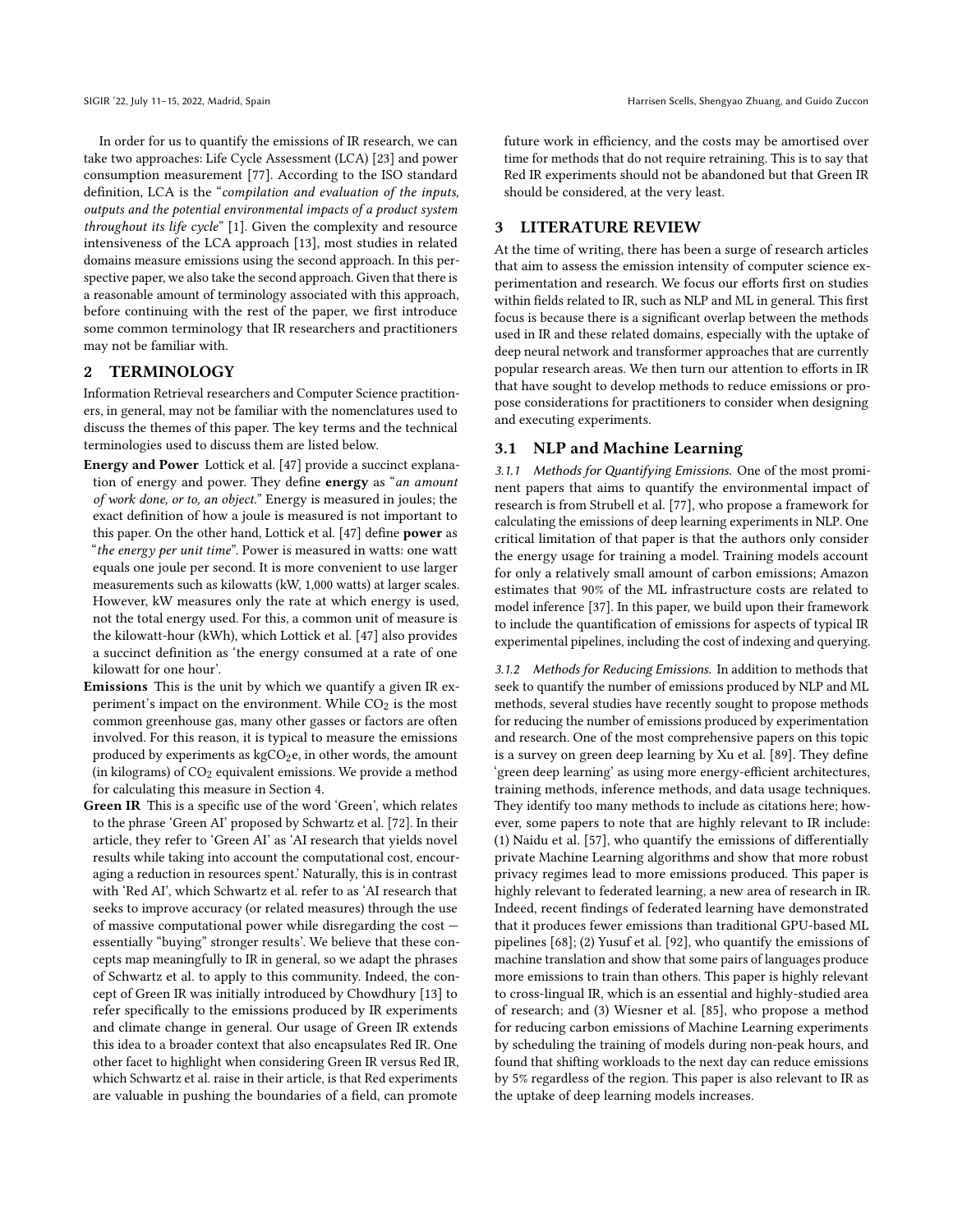<span id="page-2-1"></span>

| Name                           | CPU | DRAM | GPU | Network Repository                                        |
|--------------------------------|-----|------|-----|-----------------------------------------------------------|
| CodeCarbon [71]                |     |      |     | https://github.com/mlco2/codecarbon                       |
| pyJoules                       |     |      |     | https://github.com/powerapi-ng/pyJoules                   |
| energyusage $[47]$             |     |      |     | https://github.com/responsibleproblemsolving/energy-usage |
| Carbontracker <sup>[3]</sup>   |     |      |     | https://github.com/lfwa/carbontracker                     |
| Experiment Impact Tracker [33] |     |      |     | https://github.com/Breakend/experiment-impact-tracker     |
| Cumulator [81]                 |     |      |     | https://github.com/epfl-iglobalhealth/cumulator           |

Table 1: Off-the-shelf software libraries that can be used to record some or all of the variables necessary for calculating the kgCO<sub>2</sub>e/kWh of Information Retrieval experiments. The ∕and Xsymbols indicate whether these libraries are capable of recording the associated measurement.

3.1.3 Tools for Measuring Emissions. There have also been several tools that seek to estimate the emissions produced by ML experiments. Some of these tools are highlighted later in Table [1.](#page-2-1) These tools [\[3,](#page-10-6) [33,](#page-11-4) [47,](#page-11-0) [71,](#page-12-8) [81\]](#page-12-9) directly measure power draw in Watts using recently implemented hardware APIs in certain CPUs and GPUs, and in some cases, provide estimates of network power usage too. Another set of tools that can make less accurate estimates of emissions produced by ML experiments simply do so based on the kind of hardware used and how long experiments were run for [\[41\]](#page-11-5).

#### <span id="page-2-4"></span>3.2 Information Retrieval

3.2.1 Green IR in the Literature. The concept of Green IR is indeed not new. Several papers have been published that discuss the environmental considerations of IR methods. For example, to the best of our knowledge, the first to propose an agenda for Green IR was Chowdhury [\[14,](#page-10-7) [15\]](#page-10-8) who focus their efforts on measuring and reducing emissions within a digital libraries context.

3.2.2 Energy and Power Usage. In addition, there have also been several papers that put forward methods to reduce the energy and power of IR experiments. One prominent name in this space is Catena, who proposes methods to measure the energy consumption of querying search engines [\[8,](#page-10-9) [11\]](#page-10-10), to consider power management of searching web search engines [\[10\]](#page-10-11), methods for energy-efficient query processing in web search engines [\[12\]](#page-10-12), managing the energy usage of distributed web search [\[9\]](#page-10-13), and measuring the costs of multi-center web search engines [\[6\]](#page-10-14). The focus of these studies are on more traditional IR experimental pipelines and do not consider current methods that exploit GPUs. However, such methods can still be used today, especially for early stages in retrieval pipelines, prior to more expensive operations like top-k re-ranking.

3.2.3 Efficiency. There is a long and rich history of efficiency in IR research [\[17,](#page-10-15) [82,](#page-12-10) [86\]](#page-12-11). Algorithms that are space- and time-efficient naturally fit into the Green IR category. However, in addition to the space and time measurements typically recorded (as well as the effectiveness trade-offs, if any), the measurements of power usage offer another interesting dimension of analysis that can be further used to contrast with other efficiency measures. Indeed, while some energy-efficiency focused studies have already been conducted [\[10,](#page-10-11) [25\]](#page-10-16). and such analysis of effectiveness trade-offs provides a clear direction for future work.

3.2.4 Neural IR and Power Usage. One highly successful recent trend in Information Retrieval is the use of transformer language models [\[83\]](#page-12-12) such as BERT [\[22\]](#page-10-17) that make heavy use of GPUs for both training and inference [\[21,](#page-10-18) [24,](#page-10-0) [35,](#page-11-6) [44,](#page-11-7) [49,](#page-11-8) [52,](#page-11-9) [69,](#page-12-13) [88,](#page-12-1) [94,](#page-12-2) [95\]](#page-12-14). To date, there have been no IR-focused studies to investigate the power usage of such models. Although some studies have focused on improving the efficiency of the models (i.e., reducing the inference time for ranking), this is not the same as power usage. An efficient neural model may still use more power than an efficient CPU-based method even if they run in the same amount of time. However, there is a hidden cost associated with measuring efficiency through running time, or latency, which is that often GPU-based experimentation is highly parallelised. In these cases, latency only captures the longest path through a parallelised job, not the cumulative amount of work expended, which is what we aim to address. In this paper, we study the power usage of these new models and compare them to more traditional IR pipelines. The distinction between efficiency and power usage is important, and we believe a key but underexplored area of research in current neural IR trends.

#### <span id="page-2-0"></span>4 QUANTIFYING GREEN IR

We believe that it is important to quantify the power usage and emissions impact of IR research, especially given the power utilisation of recent advancements in GPU-powered IR research. As of writing, there are already several practical methods and frameworks for quantifying the environmental impact of machine learning models. As the following measures provide an accurate estimation for the power and emissions produced by experimentation, they are ideal for quantifying the impact of emissions. The following measures are used within this paper to compare several typical IR pipelines.

Strubell et al. [\[77\]](#page-12-3) suggests two formulas (which have been slightly adjusted to replace constants with variables) for calculating the power consumption of training deep neural network models for NLP. They estimate  $kgCO_2e/kWh$  by first measuring the power consumption of different computing components:

<span id="page-2-3"></span>
$$
p_t = \frac{\Omega \cdot t \cdot (p_c + p_r + p_g)}{1000} \tag{1}
$$

Where  $\Omega$  is a coefficient representing the power usage effectiveness (PUE) for where an experiment is  $\text{run}_1^{-1} t$  $\text{run}_1^{-1} t$  $\text{run}_1^{-1} t$  is the total running<br>time in hours:  $\mathbf{r}_1$  is the average nower draw from all CPUs utilised: time in hours;  $p_c$  is the average power draw from all CPUs utilised;  $p_r$  is the average power draw of the memory utilised (i.e., DRAM); and  $p_q$  is the average power draw across all GPUs utilised. Note that all the  $p_x$  variables are measured in watts, meaning that  $p$  is

<span id="page-2-2"></span><sup>&</sup>lt;sup>1</sup>Strubell et al. use the global average for data centres. However it should be ideally the PUE of the data centre or locality where experiments are run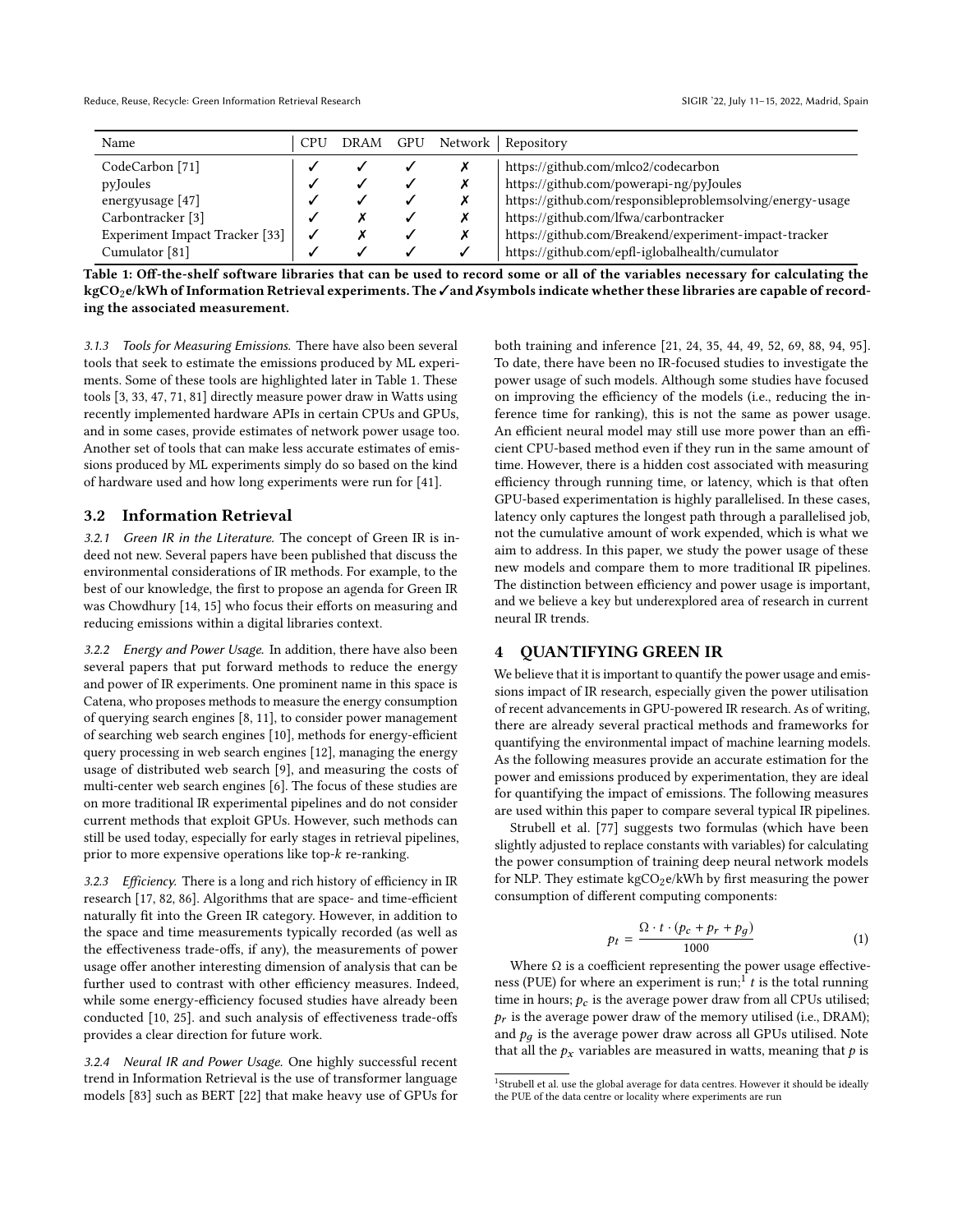a measure of kilowatt-hours (kWh). Lannelongue [\[42\]](#page-11-10) proposes a similar equation to measure power draw, which provides a more accurate estimate; however, we believe that the estimate by Strubell et al. is sufficient and easier to calculate given the existing software libraries that facilitate recording power draw (as there are several limitations with existing libraries as we will show in Section [4.0.1\)](#page-3-0). With this measurement, Strubell et al. then compute the emissions of an experiment as:

<span id="page-3-1"></span>
$$
kgCO_2e = \theta \cdot p_t
$$
 (2)

Where  $\theta$  is the average amount of  $CO<sub>2</sub>$  (in kilograms) produced<br>r kilowatt-bour in the region where the experiment took place per kilowatt-hour in the region where the experiment took place, this is typically measured as an amount of  $CO<sub>2</sub>$  equivalents per unit of power consumed, for example, kgCO<sub>2</sub>e/kWh. Again, this should ideally be the value for the data centre or locality in which experiments are run, but a global estimate can also be used. Note that it is essential that both  $Ω$ ,  $θ$ , and all other variables used for computing  $kgCO<sub>2</sub>e$  are reported so that others interested in replicating, reproducing, or comparing results can do so. This estimation of carbon emissions can easily be translated to IR experiments (it is not domain-specific), is relatively easy to calculate, and can be used to compare the number of emissions produced by different models, so long as the constants and units are the same.

This measure can also be extended to calculate the  $CO<sub>2</sub>$  emissions of a retrieval system in production. Rather than retrospectively measuring how many  $CO<sub>2</sub>$  emissions were generated from the training procedure for a given IR model, it can be used to estimate the emissions over the lifetime it may be used in production. In addition to estimating the CO<sub>2</sub> emissions produced training a retrieval model, it is also possible to estimate the  $CO<sub>2</sub>$  emissions produced for a single query:  $p_q$ . Using the number of queries issued to a search engine over a period of time (e.g., one hour), one can estimate the impact of their retrieval model in production:

<span id="page-3-2"></span>
$$
kgCO_2e = \theta \cdot \Delta_q \cdot p_q \tag{3}
$$

Where  $\Delta_q$  is the average number of queries issued to a search engine in one hour engine in one hour.

<span id="page-3-0"></span>4.0.1 Measuring Power Draw. Now that we have established how to quantify the carbon emissions for Information Retrieval experiments, we provide suggestions for software libraries that one can use to record the power usage values for computing kgCO<sub>2</sub>e/kWh. Historically, measuring the energy consumption of hardware and software has been necessary for organisations to manage their energy utilisation. That being said, only recently have libraries been developed to measure the energy impact of scientific experiments. However, even these libraries are limited to the operating system and hardware architectures that are supported. Noureddine et al. [\[65\]](#page-11-11) provide a survey of energy measurement approaches. They identify three classes of energy measurement approaches: hardware measurements, software measurements, and power models (i.e., estimating the energy usage from hardware and software measurements). They suggested that software measurements (e.g., profilers) were the most promising approach due to the limitations of hardware and power models at the time. However, more recently, energy measurement approaches have evolved to include much more fine-grained measurements of hardware utilisation. For

convenience, in Table [1](#page-2-1) we have listed several recently published software libraries that can be used to record the necessary variables for computing  $kgCO<sub>2</sub>e/kWh$ . Note that most libraries, including the ones mentioned in Table [1](#page-2-1) can only record measurements for Intel CPUs and nVidia GPUs.

#### 4.1 Alternative Measures

In contrast with direct measurements of power usage and emissions, there have also been several alternative measurements that seek to quantify or index how Green research is. Henderson et al. [\[33\]](#page-11-4) argue that there are also limitations to reporting emissions: emission production can differ depending on the region, time of day, and even across years. Reporting the power consumption allows one to estimate the amount of emissions given the carbon intensity of a specific region or time. Economic measures [\[18,](#page-10-19) [43\]](#page-11-12) may also help with understanding costs, but we expect them to correlate with our measures, thus we do not perform this analysis here.

- Floating Point Operations (FPO) There are several state-of-theart methods in the Machine Learning and Natural Language Processing literature that measure computational cost through floating-point operations, or FPO [\[31,](#page-11-13) [55,](#page-11-14) [83,](#page-12-12) [84\]](#page-12-15). One advantage of this measure is that the FPO value for any given method will be the same independent of hardware. However, one disadvantage of FPO is that there is no single agreed-upon way to calculate it. Therefore, although each of the papers cited above mentions that they measure the cost of their method through FPOs, the individual methods are not comparable. Compared to measuring power usage, although there can be fluctuations in hardware utilisation, if one uses the same hardware for two different experiments, one can obtain somewhat comparable results (i.e., depending on random factors like time of day, region, and other fluctuations).
- Red AI Cost Schwartz et al. [\[72\]](#page-12-4) propose an equation for estimating the total cost of producing a single result  $(R): Cost(R) \propto E \cdot D \cdot H$ where  $E$  is the cost of executing the model on a single sample,  $D$ is the size of the training dataset; i.e., the number of times the model was executed in training, and  $H$  is the number of hyperparameter experiments; i.e., the number of times a model was trained throughout the development of the model. However, like FPO described above, the authors of this measure do not specify precisely the cost of executing a model, i.e., it is left as an exercise to the researcher wanting to use the model. Therefore, the same advantages and disadvantages listed for FPO above exist for this measure. Another disadvantage of this measure is that it primarily captures the training cost of models. For research purposes, this may be satisfactory for reporting in a publication but is lacking for reporting the cost of methods in reality, for example, the cost of retrieval in a search engine over a period of time.

However, the downside to these measures listed above is that they do not translate easily into a meaningful value. Comparing how many emissions are produced by travelling or running household appliances to the emissions produced through research is a much more natural way to understand the impact of the emissions. This is opposed to an index that simply represents the computational cost of research. Here, there is no analogue so as to easily be able to understand the impact of the cost.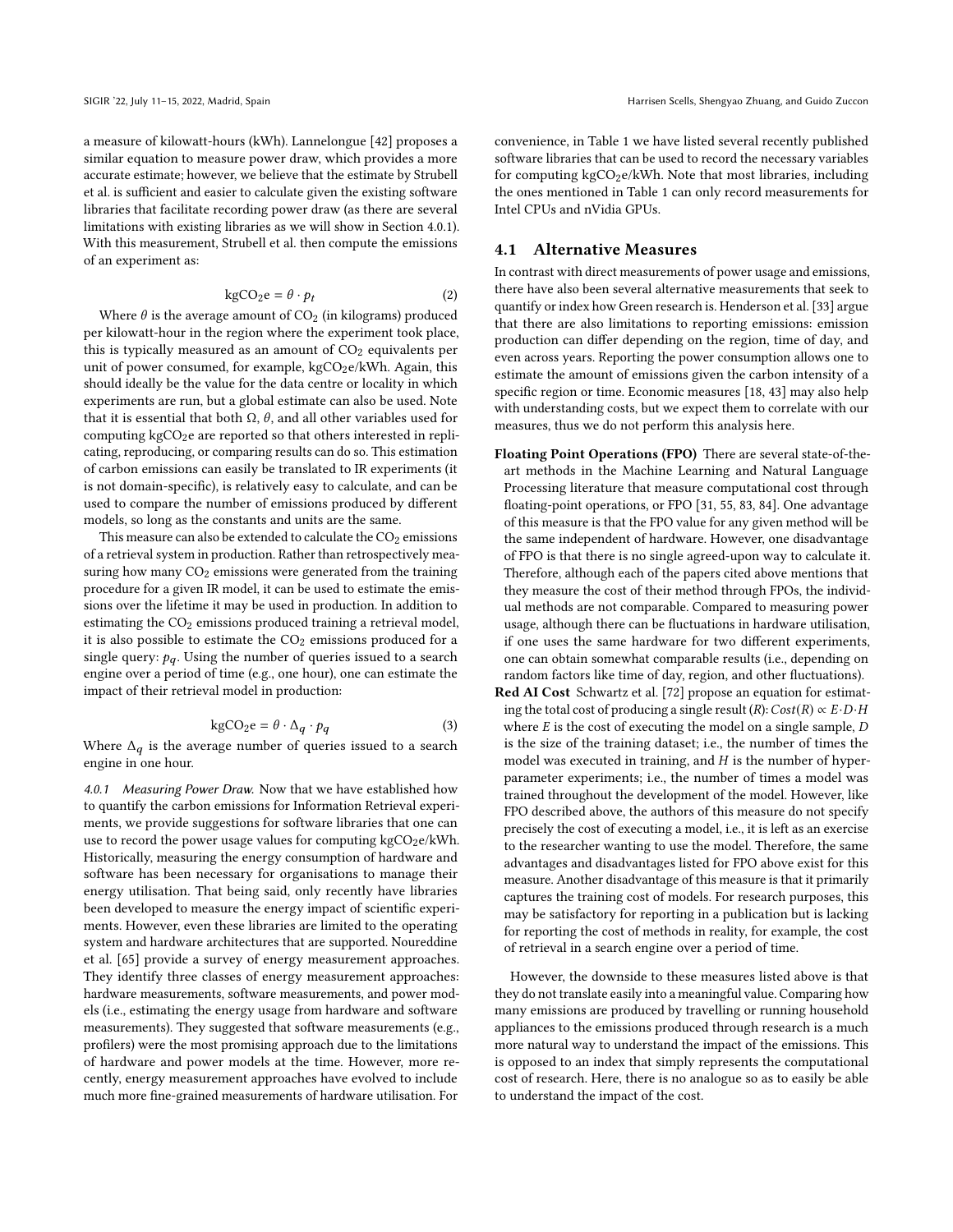# 5 ENVIRONMENTAL COST OF IR RESEARCH

Using the equations for estimating the emissions produced by IR research, we demonstrate the possible levels of emissions produced by different typical IR research pipelines. We use off-the-shelf libraries and tools publicly available and commonly used by the IR community for all of the experiments. The experiments we conduct all investigate the 'cost' involved in some factors of IR research. By 'cost', we explicitly refer to the environmental cost of an experiment, measured as kgCO<sub>2</sub>e/kWh as defined in Section [4.](#page-2-0)

Our experiments investigates two main factors: (1) 'traditional' IR research (e.g., inverted index or statistical scoring functions) versus 'neural' IR research (e.g., dense retrievers and neural IR), and (2) offline costs (e.g., indexing documents, training models and fine tuning, hyperparameter tuning) versus online costs (e.g., performing retrieval, scoring documents).

#### <span id="page-4-5"></span>5.1 Experimental Setup

5.1.1 Test Collection. The collection we use to perform these experiments is MS MARCO v1 [\[61\]](#page-11-15). Although we acknowledge that using a single collection does not provide a very generalisable result, there are very few collections available with enough topics to support training neural Information Retrieval models, which are the main interest of this paper. MS MARCO is also a highly used collection in the IR community at the moment, and therefore results on this collection will be meaningful to many. One aspect of IR research that we are not considering in our results is the cost associated with network transfers. Distributing large collections such as MS MARCO have an environmental cost associated with them, from storing the collection to facilitating the network transfer of the collection. Unfortunately, we were unable to identify any estimates that quantify this cost. As a result, we cannot make any concrete claims about how these costs may impact the total emissions produced by an experiment. However, we believe that going forward, this cost should be measured and considered by those that use large collections, especially as these collections grow in size and scope into the future: The passage collection of MS MARCO v2 is 15.6 times larger than the original, weighing in at 32.3GB compressed. In our experiments, we use the smaller v1 collection.

<span id="page-4-6"></span>5.1.2 Implementation Details. In terms of methods, to reduce the number of comparisons, we investigate a single 'traditional' method: BM25 [\[70\]](#page-12-16). Despite using only a single method to represent all 'traditional' IR, BM25 is perhaps the most commonly used retrieval method in IR research, and is often used as an initial ranking for more complex re-rankings [\[19\]](#page-10-20). We contrast BM25 (using pyserini [\[45\]](#page-11-16)) against several IR baselines: dense retrievers (using DPR [\[39\]](#page-11-17)), sparse retrievers (using uniCOIL [\[44\]](#page-11-7)), neural re-ranking (TILDEv2 [\[94\]](#page-12-2) and monoBERT [\[64\]](#page-11-18)), re-ranking with learning to rank (using LambdaMART [\[7\]](#page-10-21)), and neural document expansion models (using TILDE [\[95\]](#page-12-14) and docT5query [\[63\]](#page-11-19)).

BM25 We use the standard pyserini [\[45\]](#page-11-16) indexing and retrieval scripts, with  $b$  and  $k1$  parameters chosen based on prior tuning experiments performed on the MS MARCO collection.

a similar number of training examples as MS MARCO. For evaluation, we create a synthetic collection by oversampling from the C14B test portion to match the number of examples in the dev portion of MS MARCO. We use the implementation from LightGBM [\[40\]](#page-11-20). Note that in our calculations we are unable to factor in the cost of feature extraction, which we believe would be considerably expensive, depending on the type and number of features.

- DPR We mainly follow the training configuration in the original paper [\[39\]](#page-11-17) with slightly different parameter setting to train the DPR model. Specifically, we use the bert-base-uncased checkpoint offered by Huggingface transformers [\[87\]](#page-12-17) to build a biencoder DPR model and use BM25 hard negative sampling strategy to train the model. We randomly sampled seven hard negative passages from the top 200 passages retrieved by BM25 and one positive passage from the relevance assessments. We set the batch size to 16 and applied in-batch negatives sampling to each training sample in the batch, resulting in  $7 + 8 * 15 = 127$  negatives per training sample. We train with the AdamW optimiser and a 5e-6 learning rate and a linear learning rate schedule for 150K updates. For inference, we use the FAISS library [\[38\]](#page-11-21) to index and retrieve dense vectors.
- monoBERT We follow the training practice described by Nogueira and Cho [\[62\]](#page-11-22). We fine-tune a bert-large-uncased checkpoint from Huggingface transformers with binary cross-entropy loss to perform binary classification on query-passage pairs. Negative pairs are randomly sampled from the top 1,000 passages retrieved by BM25. We set the ratio of positive pairs to negative pairs to 1:4. The model is trained on two Tesla V100 GPUs with a batch size of 2 ∗ 64 for 70K updates. We use monoBERT to re-rank the top 1,000 passages retrieved by BM25.
- TILDEv2 We directly use the training and inference scripts with the same configurations available on the official Github reposi-tory<sup>[2](#page-4-0)</sup>. We use TILDEv2 to re-rank the top 1,000 passages from BM25.
- **uniCOIL** We directly use the official training scripts  $3$  to train the model and use pyserini<sup>[4](#page-4-2)</sup> to index and inference.
- Passage expansion For TILDE expansion [\[95\]](#page-12-14), we directly use the code provided in the official repository<sup>[5](#page-4-3)</sup>. For docTquery expansion, we use the Huggingface transformers implementation that is available in the official repository  $^6$  $^6$ . Since using docTquery to expand the whole MS MARCO passage collection is very expensive [\[63,](#page-11-19) [94\]](#page-12-2), we randomly sampled a subset of the MS MARCO collection with 2,560 passages and only use docTquery and TILDE to expand this subset to estimate the overall running time.

5.1.3 Power and Emission Measurement. We use the HPC cluster available to us at our institution for running each of the experiments. We contacted the manager for the computing infrastructure to obtain the PUE  $(\Omega)$ , which was 1.89. We could not obtain the average emissions produced per hour from this contact, so we used

LambdaMART We cannot evaluate this collection using MS MARCO as no learning to rank features exists. Thus, we train a LambdaMART model using the Yahoo! C14B collection, which contains

<span id="page-4-0"></span><sup>2</sup>https://github.com/ielab/TILDE/tree/main/TILDEv2

<span id="page-4-1"></span><sup>3</sup>https://github.com/luyug/COIL/tree/main/uniCOIL

<span id="page-4-3"></span><span id="page-4-2"></span> $^4$ https://github.com/castorini/pyserini/blob/master/docs/experiments-unicoil.md  $^{5}$ https://github.com/ielab/TILDE#passage-expansion-with-tilde $^{\rm 5}$ 

<span id="page-4-4"></span><sup>6</sup>https://github.com/castorini/docTTTTTquery#predicting-queries-from-passagest5-inference-with-pytorch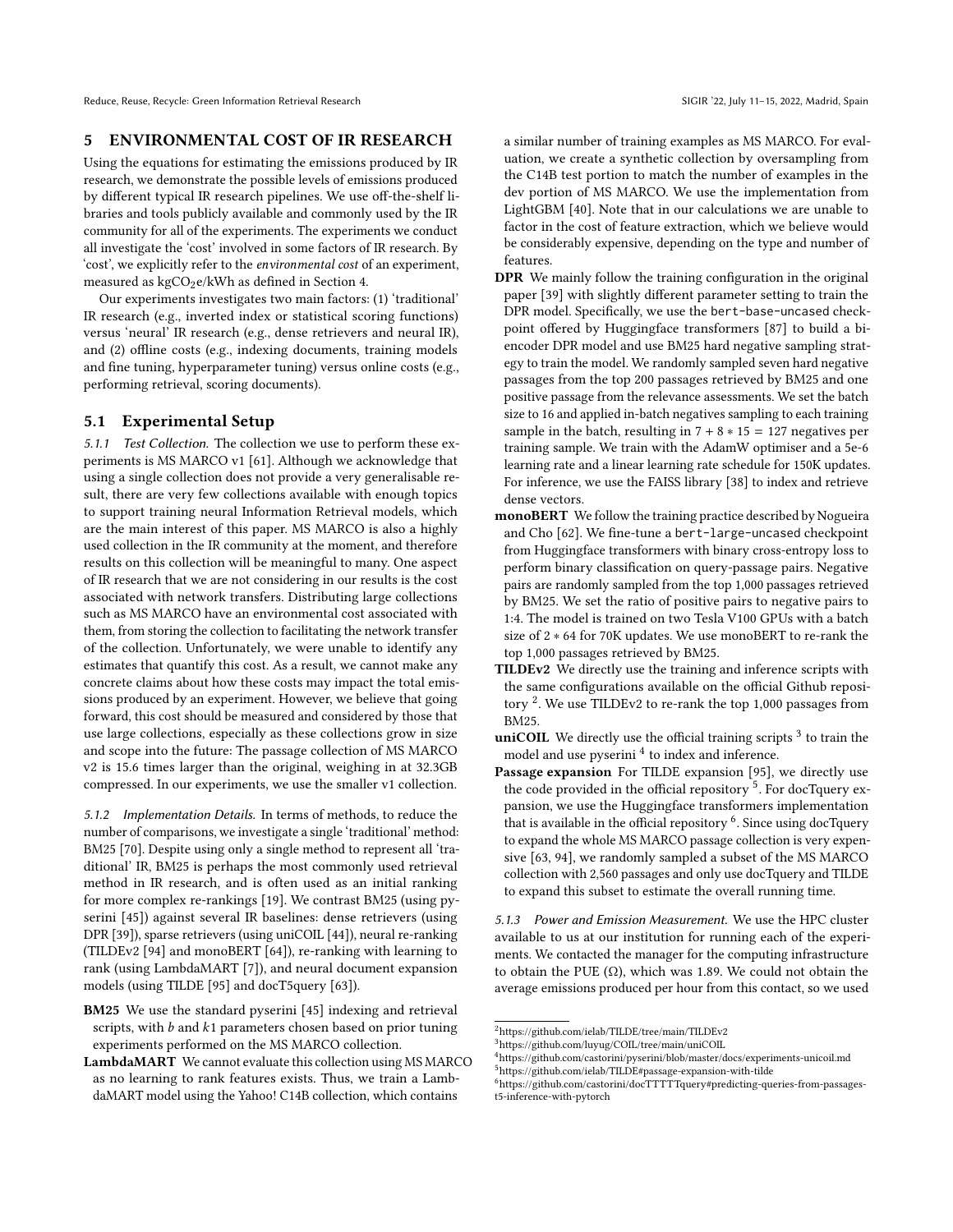the kgCO<sub>2</sub>e/kWh ( $\theta$ ) for our region, [7](#page-5-0)65.9.<sup>7</sup> We record the power usage (in watts) and the running time (in seconds) through the CodeCarbon [\[71\]](#page-12-8) library and convert the values to their appropriate units before computing Equations [1,](#page-2-3) [2,](#page-3-1) and [3](#page-3-2) (See Appendix [A\)](#page-10-22). Note that in parts of the world with higher adoptions of renewable technologies, the  $kgCO<sub>2</sub>e/kWh$  may be lower than what we report. In any such case, we believe it is still important to report power and emissions as it promotes energy-efficient methods and running experiments on Green infrastructure.

To promote uptake and discourse of Green IR methods, we release all of the code and data used in these calculations for others to reproduce and reuse: [https://github.com/ielab/green-ir.](https://github.com/ielab/green-ir)

#### <span id="page-5-3"></span>5.2 Results

5.2.1 Impact of Experiments on Emissions. We begin our analysis by first investigating the emissions cost for obtaining a single result. For simplicity, we refer to the concept of an entire Information Retrieval pipeline, from training or tuning; to indexing; to retrieval or re-ranking in order to measure the effectiveness of a method, as an experiment. These experiments on the methods described in Section [5.1](#page-4-5) are presented in Table [2.](#page-5-1)

Examining 'traditional' pipelines like BM25 and learning to rank, the emissions produced by these methods is several orders of magnitude lower than more recent neural methods. This result suggests that one can perform hundreds of experiments using these methods before reaching the number of emissions produced by 'modern' methods. The LTR is so close to BM25 in the number of emissions produced because it is using a linear ranker.

A neural ranker is likely to produce more emissions. In contrast, monoBERT produces ten times more emissions to obtain a single result than other methods when comparing the neural methods. Conversely, DPR produces the least amount of emissions. As discussed below, the amount of emissions produced may be an indirect indication of effectiveness.

Next, we further investigate the emissions produced by each neural method for an experiment. Comparing uniCOIL and TILDEv2, two document expansion models, we found that although the retrieval stage of TILDEv2 is more efficient than uniCOIL, the overall cost of an experiment is higher. Furthermore, these two methods have an expansion stage where we chose to use TILDE and docTquery. The running time of docTquery is almost 70 times that of TILDE, producing over 100 times more emissions. Across all neural methods, excluding the document expansion step, the training step was the most expensive. It produced the most emissions, with monoBERT producing approximately ten times as much during the training process as other neural methods. This is likely because monoBERT is using the bert-large model and because it cannot pre-compute document representations, instead needing to estimate relevance at query time. On the other hand, TILDEv2 pre-computes everything at the indexing time, costing less at retrieval time.

To get an understanding of how many emissions are produced by these methods compared to more familiar reference points, Table [3](#page-6-0) contains the emissions produced by common household appliances, air travel, and car travel. Obtaining a single result for a given experiment is comparable to the emissions produced through the

SIGIR '22, July 11-15, 2022, Madrid, Spain Harrisen Scells, Shengyao Zhuang, and Guido Zuccon

<span id="page-5-1"></span>

| Experiment                          | Running<br>Time<br>(hours) | Power<br>(kWh)    | Emissions<br>(kgCO <sub>2</sub> e) |
|-------------------------------------|----------------------------|-------------------|------------------------------------|
| <b>BM25</b> Indexing<br>BM25 Search | 0.0809<br>0.0025           | 0.0021<br>0.00006 | 0.0016<br>0.00005                  |
|                                     | 0.0834                     | 0.0022            | 0.0017                             |
| LambdaMART Training                 | 0.0285                     | 0.0008            | 0.0006                             |
| LambdaMART Rerank + BM25            | 0.0628                     | 0.0017            | 0.0013                             |
|                                     | 0.0914                     | 0.0024            | 0.0019                             |
| <b>DPR</b> Training                 | 16.46                      | 6.74              | 5.16                               |
| DPR Indexing                        | 2.42                       | 1.04              | 0.7958                             |
| DPR Search                          | 0.4141                     | 0.0002            | 0.0001                             |
|                                     | 19.3                       | 7.78              | 5.96                               |
| monoBERT Training                   | 57.43                      | 57.95             | 44.38                              |
| monoBERT Rerank + BM25              | 23.18                      | 10.8              | 8.27                               |
|                                     | 80.61                      | 68.75             | 52.65                              |
| <b>TILDEv2 Training</b>             | 15.73                      | 6.91              | 5.29                               |
| TILDEv2 Indexing                    | 9.44                       | 4.74              | 3.63                               |
| TILDEv2 Rerank + BM25               | 0.0247                     | 0.0003            | 0.0003                             |
| <b>TILDE</b> Expansion              | 11.89                      | 1.04              | 0.7958                             |
|                                     | 37.08                      | 12.69             | 9.72                               |
| docTquery Expansion                 | 760.48                     | 169.06            | 129.49                             |
|                                     | 785.68                     | 180.71            | 138.41                             |
| uniCOIL Training                    | 17.97                      | 7.24              | 5.54                               |
| uniCOIL Indexing                    | 3.66                       | 1.95              | 1.49                               |
| uniCOIL Search                      | 0.8966                     | 0.0237            | 0.0182                             |
| <b>TILDE</b> Expansion              | 11.89                      | 1.04              | 0.7958                             |
|                                     | 34.41                      | 10.25             | 7.85                               |
| docTquery Expansion                 | 760.48                     | 169.06            | 129.49                             |
|                                     | 783.01                     | 178.28            | 136.54                             |

Table 2: Cost of IR research over the lifetime of a possible experiment. Each stage in the pipeline (i.e., model training, indexing, and searching) is measured separately. The cumulative cost measurements (i.e., running time, power consumption, and emissions) are also shown at the bottom of each set of stages in each pipeline in bold. Both TILDEv2 and uni-COIL have two totals depending on the choice of document expansion method. A more comprehensive breakdown of search cost is visualised in Figure [1.](#page-6-1)

usage of common household appliances. A single researcher may produce the same emissions as taking a short commercial airline flight throughout model development. A research lab will naturally produce more emissions (although more difficult to estimate).[8](#page-5-2)

<span id="page-5-0"></span><sup>7</sup>[https://archive.is/quN83,](https://archive.is/quN83) using the values reported for Queensland in January 2022.

<span id="page-5-2"></span><sup>8</sup> Sourcing data for Table [3](#page-6-0) was challenging due to limited availability. Appliance data was sourced from ENERGY STAR [\(https://www.energystar.gov/productfinder/](https://www.energystar.gov/productfinder/advanced) [advanced\)](https://www.energystar.gov/productfinder/advanced). Specific URLs are listed in our repository. Flight data was sourced from [https://www.atmosfair.de/en/offset/flight/.](https://www.atmosfair.de/en/offset/flight/) Car data was sourced from [https://www.epa.](https://www.epa.gov/automotive-trends/explore-automotive-trends-data) [gov/automotive-trends/explore-automotive-trends-data.](https://www.epa.gov/automotive-trends/explore-automotive-trends-data) Accessed in January 2022.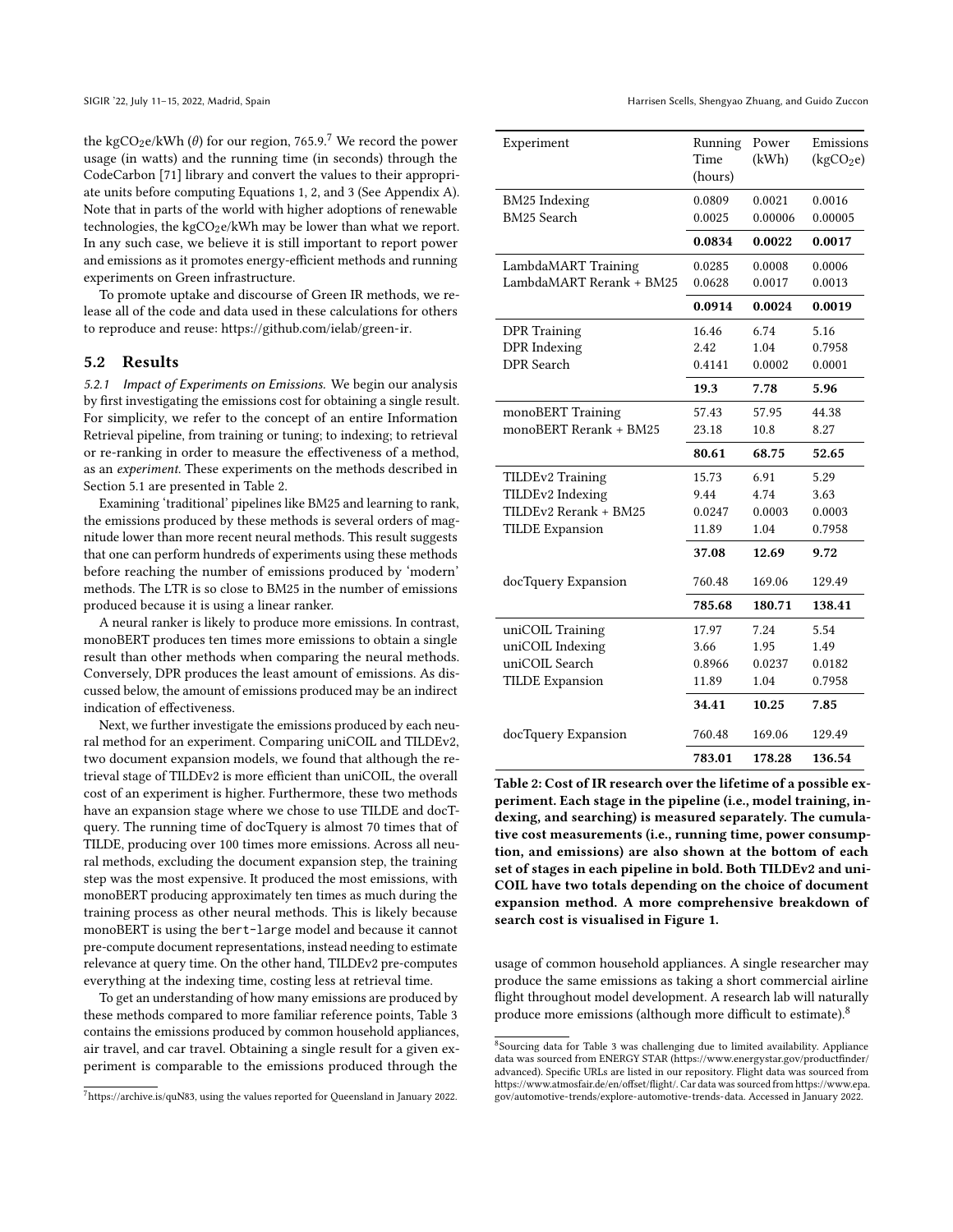Reduce, Reuse, Recycle: Green Information Retrieval Research SIGIR '22, July 11-15, 2022, Madrid, Spain

<span id="page-6-0"></span>

| Appliance                       | <b>Running Time</b><br>(hours) | Power (kWh) | Emissions<br>(kgCO <sub>2</sub> e) |
|---------------------------------|--------------------------------|-------------|------------------------------------|
| Television                      | 5.0000                         | 0.3664      | 0.2806                             |
| Clothes Dryer                   | 1.0847                         | 2.2491      | 1.7226                             |
| Refrigerator                    | 168.0000                       | 7.3544      | 5.6327                             |
| Flight from Frankfurt to Madrid | 728                            |             |                                    |
| Flight from New York to Madrid  | 2,293                          |             |                                    |
| Flight from Shanghai to Madrid  | 4,911                          |             |                                    |
| Flight from Melbourne to Madrid | 11,682                         |             |                                    |
| Driving 10,00km by car          | 5.617                          |             |                                    |

Table 3: Power consumption of common household appliances, for flights between several locations and where SIGIR is hosted this year, and driving 10,000km by car. Note that the power consumption is for a typical consumer household and not a data centre. Therefore, the PUE in Equation [1](#page-2-3) is set to 1.0. Note also that the flight emissions are for a single passenger. Our code repository contains data sources and scripts used to process it into this format.

<span id="page-6-1"></span>

Figure 1: kgCO<sub>2</sub>e produced per hour for different estimates of queries issued to a hypothetical search engine per hour. Note that the values obtained are estimated from the running time and energy consumption reported in Table [2.](#page-5-1) Note that DPR has been estimated from running 200 queries instead of the entire 6980 dev set of MS MARCO (query-byquery instead of batch retrieval). Values are highly approximate and do not account for additional factors such as load balancing, caching, or batching.

5.2.2 Cost of Experiment versus Cost in Production. Research and experiments are often only one side of the coin in IR. The flip side of research is the deployment of IR systems. Using Equation [3,](#page-3-2) we plot the estimated emissions produced for each of the methods

<span id="page-6-3"></span>

Figure 2: Effectiveness-emissions trade-off for obtaining a single experimental result (i.e., summed rows in Table [2\)](#page-5-1). Note that the learning to rank method is not included in this figure because features were unavailable for MS MARCO documents.

in Table [2,](#page-5-1) presented in Figure [1.](#page-6-1) This figure only visualises the search stage and not the entire pipeline. Furthermore, it is unlikely that a single machine will handle tens of millions of queries per hour alone; instead, a distributed system involving many servers is used for load balancing. For some systems such as monoBERT, the estimates are impossible on a single machine, as evidenced in Table [2](#page-5-1) where only approximately 300 queries can be processed per hour (dev size/running time). Therefore the estimates offer a perspective on a likely lower bound in the emissions produced that do not consider additional resources that would be used to load-balance a production system. Additionally, the x-axis in Figure [1](#page-6-1) only goes to 10,000,000 queries per hour. This is a low value compared to the traffic popular search engines may receive, although finding a reliable number is difficult, so our estimates are conservative.<sup>[9](#page-6-2)</sup>

Given our estimates for the number of emissions produced by a given search system, we found that even at large scales on the order of millions of queries per hour, most methods produce relatively low amounts of emissions. With our approximate, lower-bound estimates, the second worst method in terms of emissions, uniCOIL, could be run in a production system for an entire year and not produce the same amount of emissions as a flight from Melbourne to Madrid; monoBERT, on the other hand, would produce approximately the same amount in a single hour. Finally, although TILDEv2 produces more emissions to achieve a single experimental result (as in Table [2\)](#page-5-1), in production, it is the second best behind BM25. This finding suggests that there can be a trade-off also in producing more emissions to train a model where it will produce lower emissions in production over the lifetime of the model. Note that in production systems, it is likely that query results would be cached to avoid needing to perform an end-to-end query processing pipeline. We leave such investigations for future work.

<span id="page-6-2"></span> $^{9}$  DuckDuckGo shares official traffic statistics [\(https://duckduckgo.com/traffic\)](https://duckduckgo.com/traffic), however they have a relatively low market share.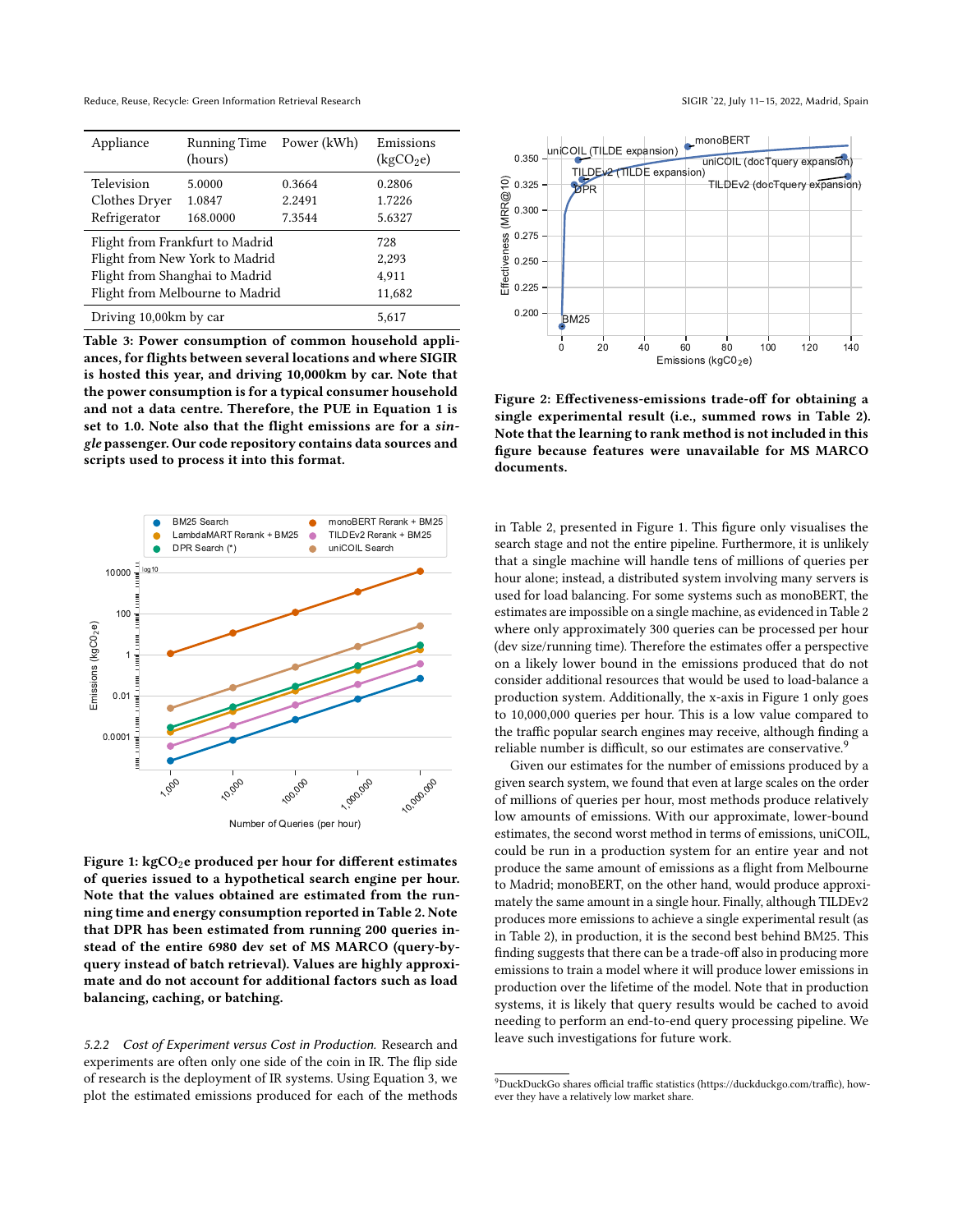5.2.3 Effectiveness-Emissions Trade-off. As alluded to earlier, we observe a trade-off in the number of emissions produced for an experiment and the effectiveness that the experiment obtains. Figure [2](#page-6-3) highlights the trend that we observe for each of the methods listed in Table [2](#page-5-1) (excluding the learning to rank experiment given the explanation in Section [5.1.2\)](#page-4-6). This figure suggests that in order to achieve more effective results, more power must be used, and thus more emissions may be produced. This is particularly evident when comparing the expansion methods of TILDEv2 and uniCOIL. The docTquery expansion method results in a higher MRR@10 with a considerable trade-off in emissions.

Notably, the amount of emissions produced appears to plateau as effectiveness increases (as indicated by the blue trend line). This trend suggests that large improvements in effectiveness can be achieved when using neural methods compared to traditional methods such as BM25. However, minor improvements in effectiveness between such models come at the expense of relatively high power usage and thus emission production.

### 6 DISCUSSION AND LIMITATIONS

Our experiments have demonstrated that compared to other research domains, IR produces relatively low emissions. Even the most demanding methods we considered such as document expansion using docTquery do not produce levels of emissions similar to the air travel for a single passenger. However, one thing to note is that there is a cost associated with the training of the underlying neural models. Results reported by Strubell et al. [\[77\]](#page-12-3) demonstrate that (pre-)training large language models can be a very costly exercise. Currently, some of the most effective methods on the MS MARCO leaderboard in fact do some amount of pre-training for the underlying language model, e.g., coCondenser [\[28\]](#page-10-23). When taking into account extensive model pre-training, we expect to obtain levels of emissions similar to those reported by Strubell et al..

We also note a number of limitations of our study. To begin, we only included a single 'traditional' model (BM25), when we could have also included several, such as QLM [\[67\]](#page-11-23) or SDM [\[54\]](#page-11-24). We believe that BM25 is representative of many of these traditional methods both in terms of effectiveness and emissions. Furthermore, BM25 is also almost exclusively used as an initial ranking for many methods using the MS MARCO collection.

Another set of models that we did not investigate include word embedding-based methods, such as GLM [\[26\]](#page-10-24) or NTLM [\[96\]](#page-12-18). There are also older neural models that exploit convolutional neural networks (CNN) or recurrent neural networks (RNN) [\[32,](#page-11-25) [36,](#page-11-26) [60,](#page-11-27) [73–](#page-12-19) [76,](#page-12-20) [90,](#page-12-21) [91\]](#page-12-22). We did not use these models because they are smaller than current models (in terms of the number of parameters), and our focus for this perspective paper is on current trends in IR. Compared to current methods, these older neural models are both faster to train and score documents, yet produce results closer to BM25 than to current methods [\[34\]](#page-11-28) like DPR, TILDEv2, or uniCOIL.

Other limitations include: (1) our focus on passage retrieval, not document retrieval, where neural methods may be more computationally expensive depending on how passage aggregation or document representation is handled, and; (2) our focus on the ad hoc search task, which may be less computationally expensive than other tasks, e.g., in the diversity task, many methods involve comparisons between documents that have already been ranked.

#### 7 CONSIDERATIONS FOR GREEN IR

Although we have suggested that the holistic LCA approach to measuring the emissions produced by IR experiments is infeasible, we believe that one should still consider the emissions produced through the life cycle of an IR experiment. Furthermore, while we also believe that the power usage of the experiments we have demonstrated constitute the primary sources of emissions from IR research, there may still be non-negligible costs that can be attributed to other factors such as data storage. Rather than attempting to measure all of these various factors, we instead provide a framework for IR practitioners to remain mindful of the potential costs. Our framework is inspired by 'reduce, reuse, recycle' campaigns often used for waste management and environmental sustainability. We could not find any reference to this framework being applied to similar domains. However, we believe these three concepts can encapsulate many aspects of Green IR systems. We frame these three concepts (reduce, reuse, and recycle) as a way of pursuing Green IR research. Within each of the subsections below, we also include salient examples from the literature that demonstrate approaches to tackle the challenge each concept represents and possible directions for future work that go deeper into the respective concept. The methods and examples presented in this section are not explicitly Green methods, which have already been listed in Section [3.2.](#page-2-4) To this end, the examples in this section are intended to be representative of the reduce, reuse, and recycle concepts. We have selected these examples to be the most intuitive from a larger pool. Therefore the reader is urged to use them merely as a starting point for reflecting on their own techniques or methods.

First, however, we provide some analogies to give an intuitive sense of what exactly is meant when referring to reduce, reuse, and recycle concepts. Rather than illustrate these concepts with computer science terminology, we paint a picture using a jam jar. Imagine looking at the shelves in the local jam shop. Of course, there are many flavours of jam to choose from and many sizes of jars. Being both an avid jam lover and mindful of the resources used to create and dispose of jars, thus wanting to reduce waste, you choose a larger jar over a smaller jar, so you need to buy new jars less often. After a month, all of the jam in the jar has been used up, and it is time to buy more jam. Rather than buying a new jar, you reuse the large jar you bought last time and fill it with new jam from the jam shop. One day, you suddenly realise that you have lost your love of jam. Your new passion in life is candle making, and you recycle your trusty jam jar, filling it with candle wax.

To use a more concise description of these concepts within the context of IR research: to reduce is to expend fewer resources, to reuse is to repurpose resources intended for one task to the same task, and to recycle is to repurpose resources intended for one task to a different task. Finally, although our objective with these concepts is to provide a guiding framework for considering the impact of emissions on IR research, they also promote a more supportive research environment. For example, publicising failed research reduces duplicated work and sharing a pre-trained model for reuse ensures reproducible and replicable research.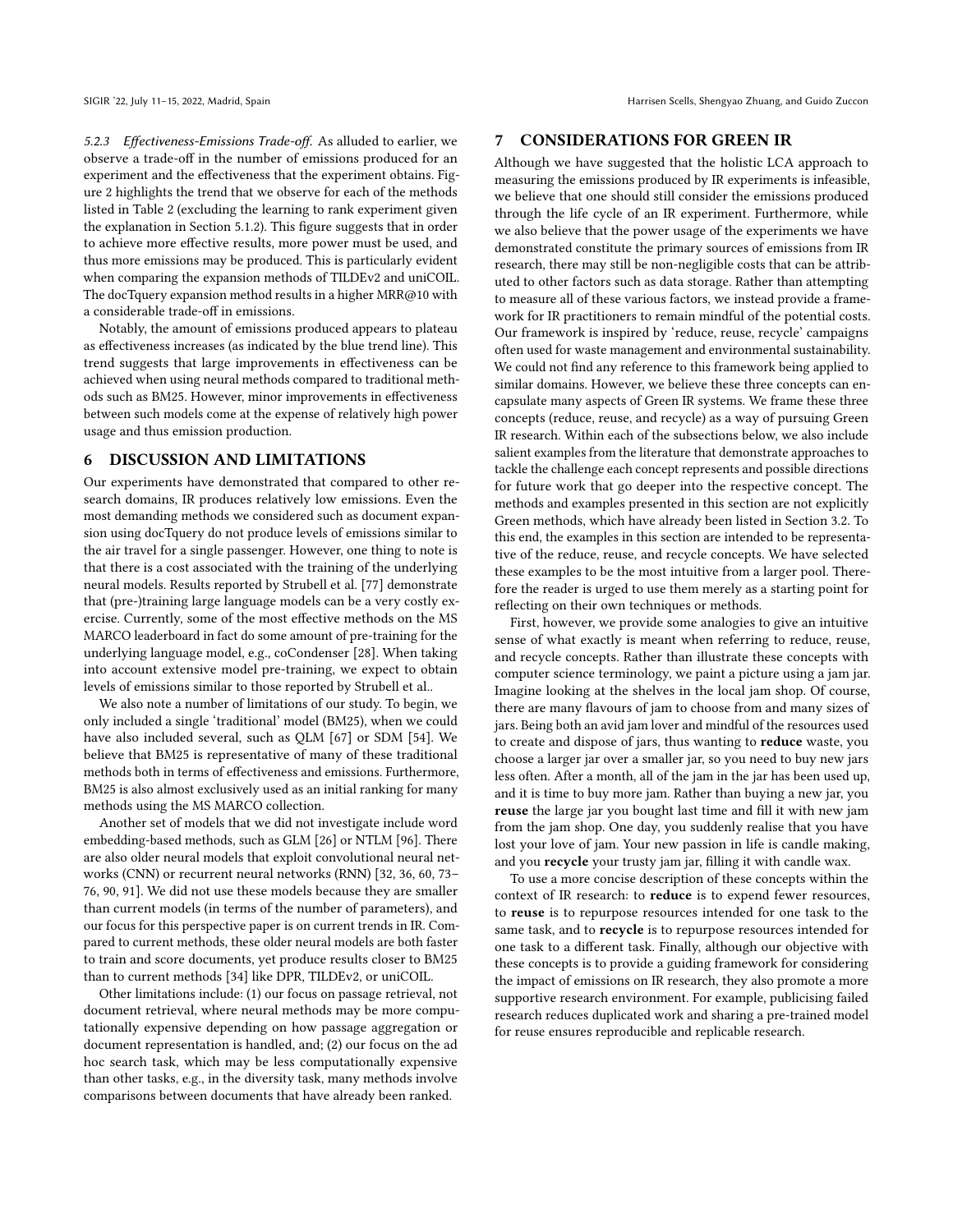# 7.1 Reduce

The first consideration that can be made when designing experiments in a Green way is often the most straightforward: simply reduce the number of experiments involved. However, as the examples demonstrate, the concept of reduction can also be thought of as limiting expensive computations, e.g., utilising the CPU over GPU. To this end, one can think about this concept not in terms of experimentation but in terms of available resources. As such, prior to starting any research or experiments, one may ask themself: How can I perform research with fewer resources?

7.1.1 Random Hyper-parameter Search. Many experiments involving hyper-parameters require optimisation to identify the most effective model. For the majority of experiments that involve hyperparameter optimisation, it has been empirically and theoretically shown that random search is computationally more efficient than grid search [\[5\]](#page-10-25). Furthermore, reducing the search size naturally reduces the number of resources required for experimentation.

7.1.2 CPU-based Inference. Typical transformer-based deep learning ranking models require specialised GPU hardware for efficient query processing. The utilisation of the GPU for this purpose is considerably more energy-intensive than using the CPU [\[64\]](#page-11-18). To address this problem, several papers have spawned to attempt to repurpose existing models to permit CPU-based inference for the effective and efficient ranking of documents. One key example of this is docT5query [\[63\]](#page-11-19) which uses a fine-tuned T5 model for expanding documents prior to indexing them for retrieval by traditional models such as BM25. A more recent example of this approach is TILDEv2 [\[94\]](#page-12-2) which combines the offline document expansion step with a fast CPU-based query likelihood scoring mechanism.

# 7.2 Reuse

The second consideration that can be made when designing experiments in a Green way is to reuse existing software artefacts such as data, code, or models. Reusing existing technology and data means taking something existing and repurposing it for a task not initially intended. As such, prior to starting any research or experiments, one may ask themself: How can I repurpose data, code, or other digital artefacts meant for one task to the same task?

7.2.1 Reuse Large Collections. Rather than recreating entirely new collections for each task, a common approach to developing new methods or tasks is to reuse existing collections. One prominent example of this in the Information Retrieval community is the MS MARCO collection which was initially intended for developing and evaluating Natural Language Processing methods such as question answering, summarisation, and reading comprehension. The TREC Deep Learning track [\[19,](#page-10-20) [20\]](#page-10-26) exploits the underlying collection of passages for ad-hoc retrieval research but utilises a different set of queries and deeper relevance assessments. Reusing data in this way reduces the energy required to build the collection in the first place (e.g., scraping web pages or data processing). However, it may also reduce the number of network transfers. The collection was already popular before introducing the TREC Deep Learning track, meaning that many research groups likely already had the majority of the data downloaded.

7.2.2 Pre-indexing Common Collections. As the indexing results have shown in Section [5.2,](#page-5-3) this step in the IR pipeline, even for traditional inverted indexes, can contribute to measurable amounts of emissions. Reusing indexes reduces emissions produced by indexing the same collection many times (i.e., by researchers, practitioners, and students). It promotes reproducibility by fixing this crucial step in the IR pipeline (although doing so may reduce the diversity of systems when pooling). Both pyterrier [\[51\]](#page-11-29) and pyserini [\[45\]](#page-11-16) provide several pre-indexed collections available to be simply downloaded. Further, pyterrier pipelines can be integrated with pyserini indexes. Lin et al. [\[46\]](#page-11-30) have also proposed a common index file format (CIFF) which promotes interoperability between different search engine implementations [\[50,](#page-11-31) [53,](#page-11-32) [56\]](#page-11-33). The CLEF eHealth consumer health search workshops [\[29,](#page-11-34) [30,](#page-11-35) [66,](#page-11-36) [97\]](#page-12-23) are another example of sharing pre-indexed collections for participants to the workshops. In addition to utilising ClueWeb collections, participants in these workshops were able to download a pre-indexed version of the collection, which reduces the amount of time and energy by a factor of how many participants chose this option.

# 7.3 Recycle

Finally, the last consideration that can be made when designing experiments in a Green way is to recycle existing software artefacts such as data, code, and models. Recycling existing technology and data is subtly different from reusing such artefacts. We differentiate reuse from recycle by defining recycle as the action of repurposing an existing artefact for a task it was not originally intended. The repurposing of artefacts does not necessitate the modification typically required when, for example, reusing a model. As such, prior to starting any research or experimentation, one may ask themself: How can I repurpose existing data, code, or other digital artefacts meant for one task to a different task?

7.3.1 Neural Query Expansion. Rather than fine-tuning language models for a particular Information Retrieval task, there have also been some methods that have exploited the pre-trained language model directly. This recycling of a model, therefore, requires no pre-training step. In the IR domain, there have been at least two such studies that utilise pre-trained transformer models for query expansion [\[16,](#page-10-27) [58\]](#page-11-37). The intuition of these methods is to exploit the textual generation ability of neural language models to add relevant terms to a query. Although these methods avoid expensive pre-training and fine-tuning neural language models, they still may be unsuitable for production settings, requiring specialised GPU hardware for efficient query processing. There is a clear direction for future work that exploits these pre-trained models for effective and power-efficient expansion.

7.3.2 Passage expansion with TILDE. Another example of the recycle concept is the TILDE model for passage expansion. TILDE is a BERT-based language model that is trained with query likelihood. It can predict relevant query tokens given a passage. Originally, TILDE was used to re-rank passages [\[95\]](#page-12-14), however the authors found that it can also serve as a passage expansion model just like docTquery [\[94\]](#page-12-2) without further fine-tuning. As we demonstrated in Section 5.2, TILDE can be used for ranking models that rely on passage expansion and has a similar retrieval effectiveness as docTquery while producing fewer emissions.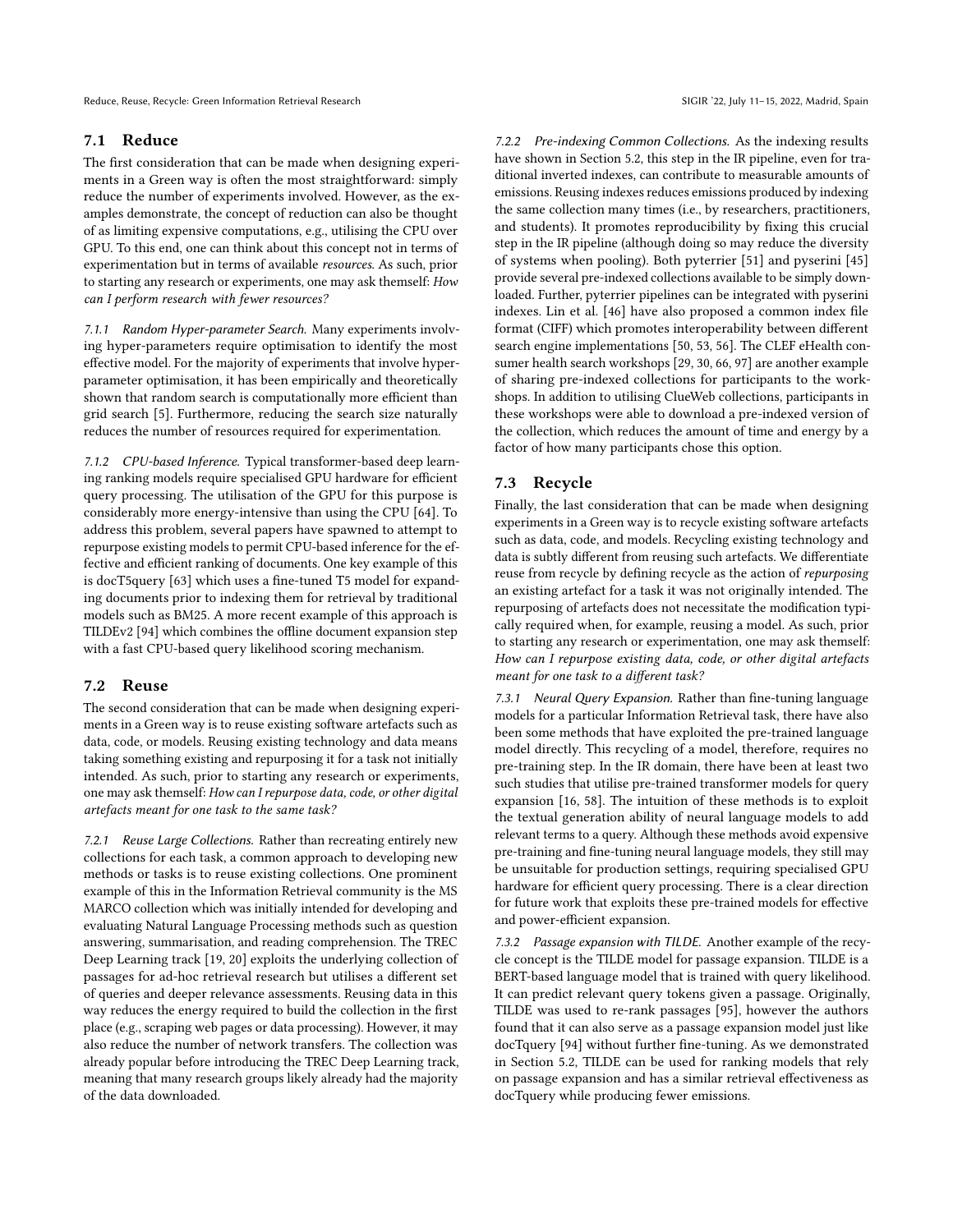#### 8 CONCLUSION

To summarise the contributions of this perspective paper, (1) we have provided a literature review of Green methods in not only the IR domain but in closely related domains such as NLP and ML, where we found a lack of research into quantifying the emissions for IR, (2) we have provided a framework for IR practitioners to consider when designing experiments and systems by contextualising the 'reduce, reuse, recycle' concepts to the IR domain, and (3) we have undertaken an investigation into the power usage and emissions produced by several well-known IR ranking pipelines. We have found that the current trends in IR do not lead to excessive emissions and likely lower emissions than those produced by research in related domains like NLP. Further, we note that models requiring more resources achieve increasingly smaller gains in retrieval effectiveness.

Current Costs and Impact of IR Research. We have focused our attention on what we believe to be the most resource-intensive (and thus the most emissive) aspect of IR. However, the ranking models that have been investigated in this paper are not the only contributor to emissions. There is still much research to be done in increasing the efficiency of existing traditional search systems for massive scalability and in other areas such as distributed search [\[80\]](#page-12-24). We also recognise that the field of IR is not limited to ad hoc retrieval in the context of the web, where the experiments of this paper have been focused. However, for these related tasks and new ranking models, our measures for quantifying emissions, which are based on the work of Strubell et al. [\[77\]](#page-12-3) and our conceptual framework for making considerations for Green IR, can be used to assess and compare their impact.

Implications for Future Directions in IR Research. The continued uptake of larger and larger neural methods that require specialised and power-hungry hardware and increasing amounts of data will drive the demand for the utilisation of more power and more data. Further to this point, we believe that given the current direction of IR research, several orders of magnitude more power usage and data may be required in the future (and thus more emissions). One clear example of this effect (outside of the results we have shared in this paper) is the search results from a recent OpenAI paper [\[59\]](#page-11-38). Their largest model with 175 billion parameters fails to outperform relatively old neural models that have on the order of 100 million parameters on several collections from the BEIR evaluation suite [\[79\]](#page-12-25). It is also unclear from the paper how long it takes to train and make predictions with these larger models, likely requiring specialised hardware for both. From this method, we posit that the current trend of increasing the size of models to achieve higher effectiveness may not apply to IR research as it does in the NLP and ML domains.

We believe that a natural future direction in IR research is to go beyond the current trend of fine-tuning large pre-trained language models initially designed for NLP tasks. Techniques such as Condenser [\[27\]](#page-10-28) and PROP [\[48\]](#page-11-39) highlight that pre-trained language models such as BERT may not be ideal for fine-tuning ranking models. Indeed, compared to methods fine-tuned on BERT, these methods propose pre-training tasks that result in language models that produce highly effective rankers once fine-tuned. From these

methods, we believe that one clear direction for future research in the IR domain is to develop more effective pre-trained models specialised for an IR task that can be fine-tuned with less data to other tasks or domains. Training these new IR-focused models may require similar amounts of data and computation to those seen in the NLP domain. Thus requiring more power and possibly producing emissions in line with what is generated when pre-training models like BERT.

Lastly, at the time of writing, there have arisen two end-to-end transformer models that encapsulate the entire indexing and searching architecture into a single model [\[78,](#page-12-26) [93\]](#page-12-27). These techniques represent a paradigm shift in how retrieval systems are developed. No longer does a separate index need to be maintained. Instead, a single model can be deployed to retrieve and rank documents. These methods demonstrate that a single end-to-end model can replace the traditional 'retrieve and rank' paradigm of ad hoc search. However, two main aspects restrict the feasibility of such models: the model's size is likely to grow with the number of documents in the corpus (the two works mentioned above use relatively small collections), and the model's effectiveness depends on the number of parameters (in particular, DSI [\[78\]](#page-12-26) requires hundreds of highly specialised TPUv4 units). These models also present a new set of challenges, such as how to scale these models to large collections, handle adding new documents without having to reindex the entire collection (and thus re-train the model), efficiently index documents, and process large numbers of queries.

Summary. As a community, we must be mindful of the potential costs that our research may have. The ways that we measure and address the environmental impact of our research are just one of the many brushstrokes that coalesce into a larger landscape that portray our impacts on society at large. Our emission quantification measures for assessing the impact of obtaining an experimental result and our framework for making considerations about the Green-ness of an IR system can be used to make decisions about and devise experiments for future IR research and practice.

The IR community is at a turning point in terms of the types of deep learning models used, the scale of those models, and how those models are trained. While the investigation into and development of such models are valuable research goals, we believe that it is important to be mindful of the costs and environmental impacts of these techniques. As the development of new IR-focused deep learning models grows, similar trends in terms of costs and environmental impact that have been seen in other research communities may appear. Given the trend in highly sophisticated neural models for search, we believe that Green IR will become an increasingly important aspect of IR research.

We firmly believe that the tools and framework presented in this paper provide a solid foundation that others may use to understand the impact of their experimentation and to reason about devising and considering Green Information Retrieval research.

#### ACKNOWLEDGMENTS

We would like to thank the anonymous reviewers for their insightful feedback in further shaping the paper. We would also like to thank Dr Joel Mackenzie, Dr Ahmed Mourad, and Dr Daniel Locke for their helpful comments on drafts of this paper.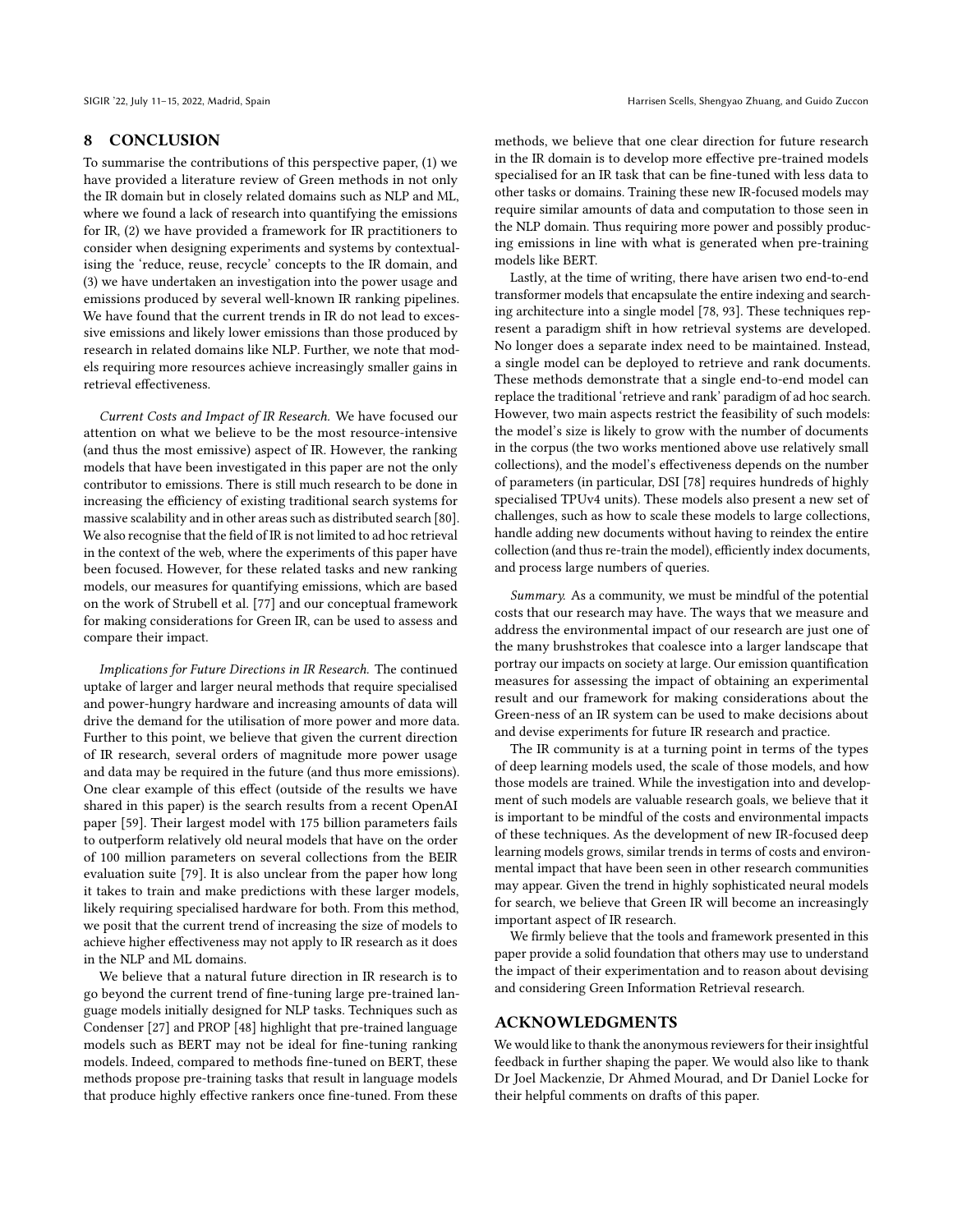# <span id="page-10-22"></span>A POWER AND CARBON TRACKING

Although we list several libraries for calculating the power usage (and subsequently the  $kgCO_2e$ ) in Table [1,](#page-2-1) we exclusively use Code-Carbon [\[71\]](#page-12-8) for our experiments. Below (Figures [3,](#page-10-29) [4,](#page-10-30) and [5\)](#page-10-31) are listed the three different ways that the library can be used to measure power usage information in experiments. The library produces a csv file that records the power usage, estimated carbon emissions, and other information such as when the experiment was run and the duration. From the output, we only use the power usage and duration and calculate  $kgCO<sub>2</sub>e$  using Equation [1.](#page-2-3) We provide these code snippets to facilitate the tracking of power usage and estimated carbon emissions in retrieval experiments. Interested researchers can also inspect the code of our experiments where we used this library that we have made available at [https://github.com/ielab/green-ir.](https://github.com/ielab/green-ir)

#### <span id="page-10-29"></span>from codecarbon import track\_emissions

```
@track_emissions ()
def experiment ()
        # Experiment code goes here
```
#### Figure 3: Using a decorator to measure a function.

<span id="page-10-30"></span>from codecarbon import EmissionsTracker

```
tracker = EmissionsTracker ()
tracker . start ()
# Experiment code goes here
tracker . stop ()
```
#### Figure 4: Using inline functions to measure arbitrary code.

```
from codecarbon import EmissionsTracker
with EmissionsTracker () as tracker :
```

```
# Experiment code goes here
```
#### Figure 5: Using a context manager to measure arbitrary code.

#### **REFERENCES**

- <span id="page-10-5"></span>[1] ISO/TC 207/SC 5. 2006. ISO 14040:2006 Environmental Management — Life Cycle Assessment — Principles and Framework (second ed.). ISO, Geneva, Switzerland.
- <span id="page-10-1"></span>[2] Susanne Albers. 2010. Energy-Efficient Algorithms. Commun. ACM 53, 5 (2010), 86–96.
- <span id="page-10-6"></span>[3] Lasse F. Wolff Anthony, Benjamin Kanding, and Raghavendra Selvan. 2020. Carbontracker: Tracking and Predicting the Carbon Footprint of Training Deep Learning Models. arXiv preprint arXiv[:2007.03051](https://arxiv.org/abs/2007.03051) (July 2020). arXiv:2007.03051
- <span id="page-10-2"></span>[4] Lotfi Belkhir and Ahmed Elmeligi. 2018. Assessing ICT Global Emissions Footprint: Trends to 2040 & Recommendations. Journal of Cleaner Production 177 (March 2018), 448–463.
- <span id="page-10-25"></span>[5] James Bergstra and Yoshua Bengio. 2012. Random Search for Hyper-Parameter Optimization. Journal of machine learning research 13, 2 (2012).
- <span id="page-10-14"></span>[6] Roi Blanco, Matteo Catena, and Nicola Tonellotto. 2016. Exploiting Green Energy to Reduce the Operational Costs of Multi-Center Web Search Engines. In Proceedings of the 25th International Conference on World Wide Web. 1237–1247.
- <span id="page-10-21"></span>[7] Christopher JC Burges. 2010. From Ranknet to Lambdarank to Lambdamart: An Overview. Learning 11, 23-581 (2010), 81.
- <span id="page-10-9"></span>[8] Matteo Catena. 2015. Energy Efficiency in Web Search Engines. In Sixth BCS-IRSG Symposium on Future Directions in Information Access (FDIA 2015) 6. 1–2.
- <span id="page-10-13"></span>[9] Matteo Catena, Ophir Frieder, and Nicola Tonellotto. 2018. Efficient Energy Management in Distributed Web Search. In Proceedings of the 27th ACM International Conference on Information and Knowledge Management. 1555–1558.
- <span id="page-10-11"></span>[10] Matteo Catena, Craig Macdonald, and Nicola Tonellotto. 2015. Load-Sensitive CPU Power Management for Web Search Engines. In Proceedings of the 38th International ACM SIGIR Conference on Research and Development in Information Retrieval. 751–754.
- <span id="page-10-10"></span>[11] Matteo Catena and Nicola Tonellotto. 2015. A Study on Query Energy Consumption in Web Search Engines.. In Proceedings of the 6th Italian Information Retrieval Workshop.
- <span id="page-10-12"></span>[12] Matteo Catena and Nicola Tonellotto. 2017. Energy-Efficient Query Processing in Web Search Engines. IEEE Transactions on Knowledge and Data Engineering 29, 7 (2017), 1412–1425.
- <span id="page-10-3"></span>[13] Gobinda Chowdhury. 2012. An Agenda for Green Information Retrieval Research. Information Processing & Management 48, 6 (Nov. 2012), 1067–1077.
- <span id="page-10-7"></span>[14] Gobinda Chowdhury. 2013. Sustainability of Digital Information Services. Journal of Documentation 69, 5 (Jan. 2013), 602–622.
- <span id="page-10-8"></span>[15] Gobinda Chowdhury. 2014. Sustainability of Digital Libraries: A Conceptual Model and a Research Framework. International Journal on Digital Libraries 14, 3 (Aug. 2014), 181–195.
- <span id="page-10-27"></span>[16] Vincent Claveau. 2021. Neural Text Generation for Query Expansion in Information Retrieval. WI-IAT 2021 - 20th IEEE/WIC/ACM International Conference on Web Intelligence and Intelligent Agent Technology (Dec. 2021), 1–8.
- <span id="page-10-15"></span>[17] Matt Crane, J. Shane Culpepper, Jimmy Lin, Joel Mackenzie, and Andrew Trotman. 2017. A Comparison of Document-at-a-Time and Score-at-a-Time Query Evaluation. In Proceedings of the Tenth ACM International Conference on Web Search and Data Mining. ACM, Cambridge United Kingdom, 201–210.
- <span id="page-10-19"></span>[18] Nick Craswell, Francis Crimmins, David Hawking, and Alistair Moffat. 2004. Performance and Cost Tradeoffs in Web Search. In Proceedings of the 15th Australasian Database Conference-Volume 27. 161–169.
- <span id="page-10-20"></span>[19] Nick Craswell, Bhaskar Mitra, Emine Yilmaz, and Daniel Campos. 2020. Overview of the Trec 2020 Deep Learning Track. arXiv preprint arXiv:2003.07820 (2020). arXiv[:2003.07820](https://arxiv.org/abs/2003.07820)
- <span id="page-10-26"></span>[20] Nick Craswell, Bhaskar Mitra, Emine Yilmaz, Daniel Campos, and Ellen M. Voorhees. 2019. Overview of the Trec 2019 Deep Learning Track. arXiv preprint arXiv:2102.07662 (2019). arXiv[:2102.07662](https://arxiv.org/abs/2102.07662)
- <span id="page-10-18"></span>[21] Zhuyun Dai and Jamie Callan. 2019. Context-Aware Sentence/Passage Term Importance Estimation for First Stage Retrieval. arXiv preprint arXiv:1910.10687 (2019). arXiv[:1910.10687](https://arxiv.org/abs/1910.10687)
- <span id="page-10-17"></span>[22] Jacob Devlin, Ming-Wei Chang, Kenton Lee, and Kristina Toutanova. 2019. BERT: Pre-training of Deep Bidirectional Transformers for Language Understanding. In Proceedings of the 2019 Conference of the North American Chapter of the Association for Computational Linguistics: Human Language Technologies, Volume 1 (Long and Short Papers). Association for Computational Linguistics, Minneapolis, Minnesota, 4171–4186.
- <span id="page-10-4"></span>[23] Göran Finnveden, Michael Z. Hauschild, Tomas Ekvall, Jeroen Guinée, Reinout Heijungs, Stefanie Hellweg, Annette Koehler, David Pennington, and Sangwon Suh. 2009. Recent Developments in Life Cycle Assessment. Journal of environmental management 91, 1 (2009), 1–21.
- <span id="page-10-0"></span>[24] Thibault Formal, Benjamin Piwowarski, and Stéphane Clinchant. 2021. SPLADE: Sparse Lexical and Expansion Model for First Stage Ranking. In Proceedings of the 44th International ACM SIGIR Conference on Research and Development in Information Retrieval. ACM, Virtual Event Canada, 2288–2292.
- <span id="page-10-16"></span>[25] Ana Freire, Craig Macdonald, Nicola Tonellotto, Iadh Ounis, and Fidel Cacheda. 2014. A Self-Adapting Latency/Power Tradeoff Model for Replicated Search Engines. In Proceedings of the 7th ACM International Conference on Web Search and Data Mining. 13–22.
- <span id="page-10-24"></span>[26] Debasis Ganguly, Dwaipayan Roy, Mandar Mitra, and Gareth JF Jones. 2015. Word Embedding Based Generalized Language Model for Information Retrieval. In Proceedings of the 38th International ACM SIGIR Conference on Research and Development in Information Retrieval. 795–798.
- <span id="page-10-28"></span>[27] Luyu Gao and Jamie Callan. 2021. Condenser: A Pre-training Architecture for Dense Retrieval. In Proceedings of the 2021 Conference on Empirical Methods in Natural Language Processing. Association for Computational Linguistics, Online and Punta Cana, Dominican Republic, 981–993.
- <span id="page-10-23"></span>[28] Luyu Gao and Jamie Callan. 2021. Unsupervised Corpus Aware Language Model Pre-Training for Dense Passage Retrieval. arXiv preprint arXiv:2108.05540 (2021). arXiv[:2108.05540](https://arxiv.org/abs/2108.05540)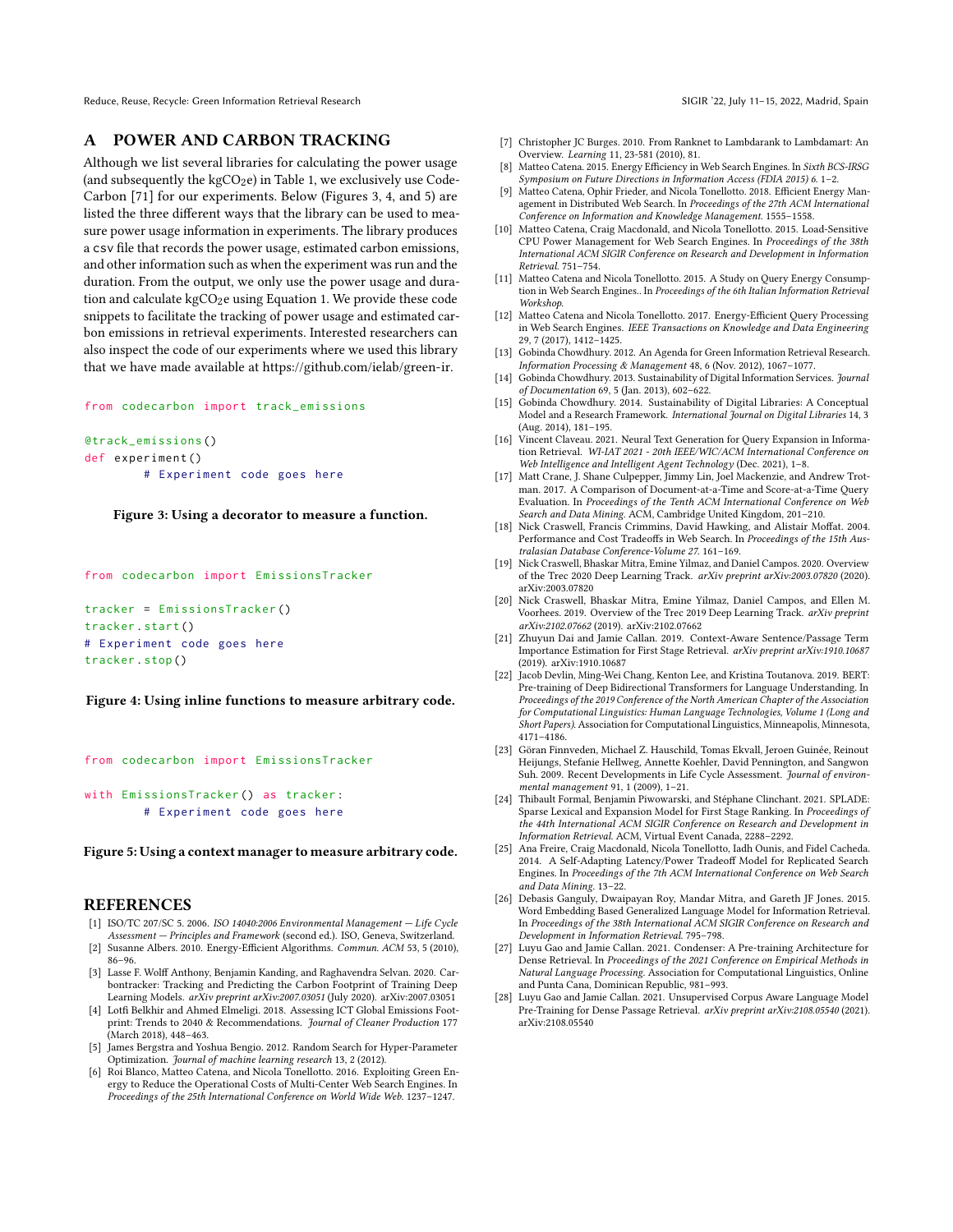- <span id="page-11-34"></span>[29] Lorraine Goeuriot, Gareth Jones, Liadh Kelly, Johannes Leveling, Allan Hanbury, Henning Muller, Sanna Salantera, Hanna Suominen, and Guido Zuccon. 2013. ShARe/CLEF eHealth Evaluation Lab 2013, Task 3: Information Retrieval to Address Patients' Questions When Reading Clinical Reports. In Proceedings of the CLEF 2013 Workshop on Cross-Language Evaluation of Methods, Applications, and Resources for eHealth Document Analysis, D. Tufis, P. Forner, and R. Navagli (Eds.). The CLEF Initiative (Conference and Labs of the Evaluation Forum), Spain,  $1 - 16$ .
- <span id="page-11-35"></span>[30] Lorraine Goeuriot, Liadh Kelly, Wei Li, Joao Palotti, Pavel Pecina, Guido Zuccon, Allan Hanbury, Gareth J. F. Jones, and Henning Müller. 2014. ShARe/CLEF eHealth Evaluation Lab 2014, Task 3: User-centred Health Information Retrieval. In Proceedings of CLEF 2014. Sheffield, United Kingdom.
- <span id="page-11-13"></span>[31] Ariel Gordon, Elad Eban, Ofir Nachum, Bo Chen, Hao Wu, Tien-Ju Yang, and Edward Choi. 2018. Morphnet: Fast & Simple Resource-Constrained Structure Learning of Deep Networks. In Proceedings of the IEEE Conference on Computer Vision and Pattern Recognition. 1586–1595.
- <span id="page-11-25"></span>[32] Jiafeng Guo, Yixing Fan, Qingyao Ai, and W. Bruce Croft. 2016. A Deep Relevance Matching Model for Ad-Hoc Retrieval. In Proceedings of the 25th ACM International on Conference on Information and Knowledge Management. 55–64.
- <span id="page-11-4"></span>[33] Peter Henderson, Jieru Hu, Joshua Romoff, Emma Brunskill, Dan Jurafsky, and Joelle Pineau. 2020. Towards the Systematic Reporting of the Energy and Carbon Footprints of Machine Learning. Journal of Machine Learning Research 21, 248 (2020), 1–43.
- <span id="page-11-28"></span>[34] Sebastian Hofstätter and Allan Hanbury. 2019. Let's Measure Run Time! Extending the IR Replicability Infrastructure to Include Performance Aspects. arXiv preprint arXiv:1907.04614 (2019). arXiv[:1907.04614](https://arxiv.org/abs/1907.04614)
- <span id="page-11-6"></span>[35] Sebastian Hofstätter, Markus Zlabinger, and Allan Hanbury. 2020. Interpretable & Time-Budget-Constrained Contextualization for Re-Ranking. In 24th European Conference on Artificial Intelligence (Frontiers in Artificial Intelligence and Applications, Vol. 325). IOS Press, Santiago de Compostela, Spain.
- <span id="page-11-26"></span>[36] Po-Sen Huang, Xiaodong He, Jianfeng Gao, Li Deng, Alex Acero, and Larry Heck. 2013. Learning Deep Structured Semantic Models for Web Search Using Clickthrough Data. In Proceedings of the 22nd ACM International Conference on Information & Knowledge Management. 2333–2338.
- <span id="page-11-1"></span>[37] Paras Jain, Xiangxi Mo, Ajay Jain, Alexey Tumanov, Joseph E. Gonzalez, and Ion Stoica. 2019. The OoO VLIW JIT Compiler for GPU Inference. arXiv preprint arXiv:1901.10008 (Jan. 2019). arXiv[:1901.10008](https://arxiv.org/abs/1901.10008)
- <span id="page-11-21"></span>[38] Jeff Johnson, Matthijs Douze, and Hervé Jégou. 2019. Billion-Scale Similarity Search with Gpus. IEEE Transactions on Big Data 7, 3 (2019), 535-547
- <span id="page-11-17"></span>[39] Vladimir Karpukhin, Barlas Oguz, Sewon Min, Patrick Lewis, Ledell Wu, Sergey Edunov, Danqi Chen, and Wen-tau Yih. 2020. Dense Passage Retrieval for Open-Domain Question Answering. In Proceedings of the 2020 Conference on Empirical Methods in Natural Language Processing (EMNLP). Association for Computational Linguistics, Online, 6769–6781.
- <span id="page-11-20"></span>[40] Guolin Ke, Qi Meng, Thomas Finley, Taifeng Wang, Wei Chen, Weidong Ma, Qiwei Ye, and Tie-Yan Liu. 2017. Lightgbm: A Highly Efficient Gradient Boosting Decision Tree. Advances in neural information processing systems 30 (2017).
- <span id="page-11-5"></span>[41] Alexandre Lacoste, Alexandra Luccioni, Victor Schmidt, and Thomas Dandres. 2019. Quantifying the Carbon Emissions of Machine Learning. arXiv preprint arXiv:1910.09700 (2019). arXiv[:1910.09700](https://arxiv.org/abs/1910.09700)
- <span id="page-11-10"></span>[42] Loïc Lannelongue, Jason Grealey, and Michael Inouye. 2021. Green Algorithms: Quantifying the Carbon Footprint of Computation. Advanced Science 8, 12 (2021), 2100707.
- <span id="page-11-12"></span>[43] Kewen Liao, Alistair Moffat, Matthias Petri, and Anthony Wirth. 2017. A Cost Model for Long-Term Compressed Data Retention. In Proceedings of the Tenth ACM International Conference on Web Search and Data Mining. 241–249.
- <span id="page-11-7"></span>[44] Jimmy Lin and Xueguang Ma. 2021. A Few Brief Notes on DeepImpact, COIL, and a Conceptual Framework for Information Retrieval Techniques. arXiv preprint arXiv:2106.14807 (2021). arXiv[:2106.14807](https://arxiv.org/abs/2106.14807)
- <span id="page-11-16"></span>[45] Jimmy Lin, Xueguang Ma, Sheng-Chieh Lin, Jheng-Hong Yang, Ronak Pradeep, and Rodrigo Nogueira. 2021. Pyserini: A Python Toolkit for Reproducible Information Retrieval Research with Sparse and Dense Representations. In Proceedings of the 44th International ACM SIGIR Conference on Research and Development in Information Retrieval. ACM, Virtual Event Canada, 2356–2362.
- <span id="page-11-30"></span>[46] Jimmy Lin, Joel Mackenzie, Chris Kamphuis, Craig Macdonald, Antonio Mallia, Michał Siedlaczek, Andrew Trotman, and Arjen de Vries. 2020. Supporting Interoperability Between Open-Source Search Engines with the Common Index File Format. In Proceedings of the 43rd International ACM SIGIR Conference on Research and Development in Information Retrieval. ACM, Virtual Event China, 2149–2152.
- <span id="page-11-0"></span>[47] Kadan Lottick, Silvia Susai, Sorelle A. Friedler, and Jonathan P. Wilson. 2019. Energy Usage Reports: Environmental Awareness as Part of Algorithmic Accountability. In Workshop on Tackling Climate Change with Machine Learning at the 33rd Conference on Neural Information Processing Systems. Vancouver, Canada. arXiv[:1911.08354](https://arxiv.org/abs/1911.08354)
- <span id="page-11-39"></span>[48] Xinyu Ma, Jiafeng Guo, Ruqing Zhang, Yixing Fan, Xiang Ji, and Xueqi Cheng. 2021. PROP: Pre-training with Representative Words Prediction for Ad-hoc Retrieval. In Proceedings of the 14th ACM International Conference on Web Search and Data Mining. ACM, Virtual Event Israel, 283–291.
- <span id="page-11-8"></span>[49] Sean MacAvaney, Franco Maria Nardini, Raffaele Perego, Nicola Tonellotto, Nazli Goharian, and Ophir Frieder. 2020. Expansion via Prediction of Importance with Contextualization. In Proceedings of the 43rd International ACM SIGIR Conference on Research and Development in Information Retrieval. 1573–1576.
- <span id="page-11-31"></span>[50] Craig Macdonald, Richard McCreadie, Rodrygo LT Santos, and Iadh Ounis. 2012. From Puppy to Maturity: Experiences in Developing Terrier.. In OSIR@ SIGIR. 60–63.
- <span id="page-11-29"></span>[51] Craig Macdonald, Nicola Tonellotto, Sean MacAvaney, and Iadh Ounis. 2021. PyTerrier: Declarative Experimentation in Python from BM25 to Dense Retrieval. In Proceedings of the 30th ACM International Conference on Information & Knowledge Management. ACM, Virtual Event Queensland Australia, 4526–4533.
- <span id="page-11-9"></span>[52] Antonio Mallia, Omar Khattab, Torsten Suel, and Nicola Tonellotto. 2021. Learning Passage Impacts for Inverted Indexes. In Proceedings of the 44th International ACM SIGIR Conference on Research and Development in Information Retrieval. 1723–1727.
- <span id="page-11-32"></span>[53] Antonio Mallia, Michal Siedlaczek, and Torsten Suel. 2019. PISA: Performant Indexes and Search for Academia. In Proceedings of the Open-Source IR Replicability Challenge, Joel Mackenzie (Ed.). 7.
- <span id="page-11-24"></span>[54] Donald Metzler and W. Bruce Croft. 2005. A Markov Random Field Model for Term Dependencies. In Proceedings of the 28th Annual International ACM SIGIR Conference on Research and Development in Information Retrieval. 472–479.
- <span id="page-11-14"></span>[55] Pavlo Molchanov, Stephen Tyree, Tero Karras, Timo Aila, and Jan Kautz. 2016. Pruning Convolutional Neural Networks for Resource Efficient Inference. arXiv preprint arXiv:1611.06440 (2016). arXiv[:1611.06440](https://arxiv.org/abs/1611.06440)
- <span id="page-11-33"></span>[56] Hannes Mühleisen, Thaer Samar, Jimmy Lin, and Arjen de Vries. 2014. Old Dogs Are Great at New Tricks: Column Stores for Ir Prototyping. In Proceedings of the 37th International ACM SIGIR Conference on Research & Development in Information Retrieval (SIGIR '14). Association for Computing Machinery, New York, NY, USA, 863–866.
- <span id="page-11-2"></span>[57] Rakshit Naidu, Harshita Diddee, Ajinkya Mulay, Aleti Vardhan, Krithika Ramesh, and Ahmed Zamzam. 2021. Towards Quantifying the Carbon Emissions of Differentially Private Machine Learning. arXiv preprint arXiv:2107.06946 (July 2021). arXiv[:2107.06946](https://arxiv.org/abs/2107.06946)
- <span id="page-11-37"></span>[58] Shahrzad Naseri, Jeffrey Dalton, Andrew Yates, and James Allan. 2021. CEQE: Contextualized Embeddings for Query Expansion. In Advances in Information Retrieval (Lecture Notes in Computer Science), Djoerd Hiemstra, Marie-Francine Moens, Josiane Mothe, Raffaele Perego, Martin Potthast, and Fabrizio Sebastiani (Eds.). Springer International Publishing, Cham, 467–482.
- <span id="page-11-38"></span>[59] Arvind Neelakantan, Tao Xu, Raul Puri, Alec Radford, Jesse Michael Han, Jerry Tworek, Qiming Yuan, Nikolas Tezak, Jong Wook Kim, Chris Hallacy, Johannes Heidecke, Pranav Shyam, Boris Power, Tyna Eloundou Nekoul, Girish Sastry, Gretchen Krueger, David Schnurr, Felipe Petroski Such, Kenny Hsu, Madeleine Thompson, Tabarak Khan, Toki Sherbakov, Joanne Jang, Peter Welinder, and Lilian Weng. 2022. Text and Code Embeddings by Contrastive Pre-Training. arXiv preprint arXiv:2201.10005 (Jan. 2022). arXiv[:2201.10005](https://arxiv.org/abs/2201.10005)
- <span id="page-11-27"></span>[60] Gia-Hung Nguyen, Lynda Tamine, Laure Soulier, and Nathalie Bricon-Souf. 2016. Toward a Deep Neural Approach for Knowledge-Based Ir. arXiv preprint arXiv:1606.07211 (2016). arXiv[:1606.07211](https://arxiv.org/abs/1606.07211)
- <span id="page-11-15"></span>[61] Tri Nguyen, Mir Rosenberg, Xia Song, Jianfeng Gao, Saurabh Tiwary, Rangan Majumder, and Li Deng. 2016. MS MARCO: A Human Generated Machine Reading Comprehension Dataset. In CoCo@ NIPS.
- <span id="page-11-22"></span>[62] Rodrigo Nogueira and Kyunghyun Cho. 2019. Passage Re-ranking with BERT. arXiv preprint arXiv:1901.04085 (2019). arXiv[:1901.04085](https://arxiv.org/abs/1901.04085)
- <span id="page-11-19"></span>[63] Rodrigo Nogueira and Jimmy Lin. 2019. From Doc2query to docTTTTTquery. (2019), 3.
- <span id="page-11-18"></span>[64] Rodrigo Nogueira, Wei Yang, Kyunghyun Cho, and Jimmy Lin. 2019. Multi-Stage Document Ranking with Bert. arXiv preprint arXiv:1910.14424 (2019). arXiv[:1910.14424](https://arxiv.org/abs/1910.14424)
- <span id="page-11-11"></span>[65] Adel Noureddine, Romain Rouvoy, and Lionel Seinturier. 2013. A Review of Energy Measurement Approaches. ACM SIGOPS Operating Systems Review 47, 3 (Nov. 2013), 42–49.
- <span id="page-11-36"></span>[66] João RM Palotti, Guido Zuccon, Lorraine Goeuriot, Liadh Kelly, Allan Hanbury, Gareth JF Jones, Mihai Lupu, and Pavel Pecina. 2015. CLEF eHealth Evaluation Lab 2015, Task 2: Retrieving Information About Medical Symptoms.. In CLEF (Working Notes). 1–22.
- <span id="page-11-23"></span>[67] Jay M. Ponte and W. Bruce Croft. 1998. A Language Modeling Approach to Information Retrieval. In Proceedings of the 21st Annual International ACM SIGIR Conference on Research and Development in Information Retrieval. 275–281.
- <span id="page-11-3"></span>[68] Xinchi Qiu, Titouan Parcollet, Daniel Beutel, Taner Topal, Akhil Mathur, and Nicholas Lane. 2020. Can Federated Learning Save the Planet?. In NeurIPS-Tackling Climate Change with Machine Learning.